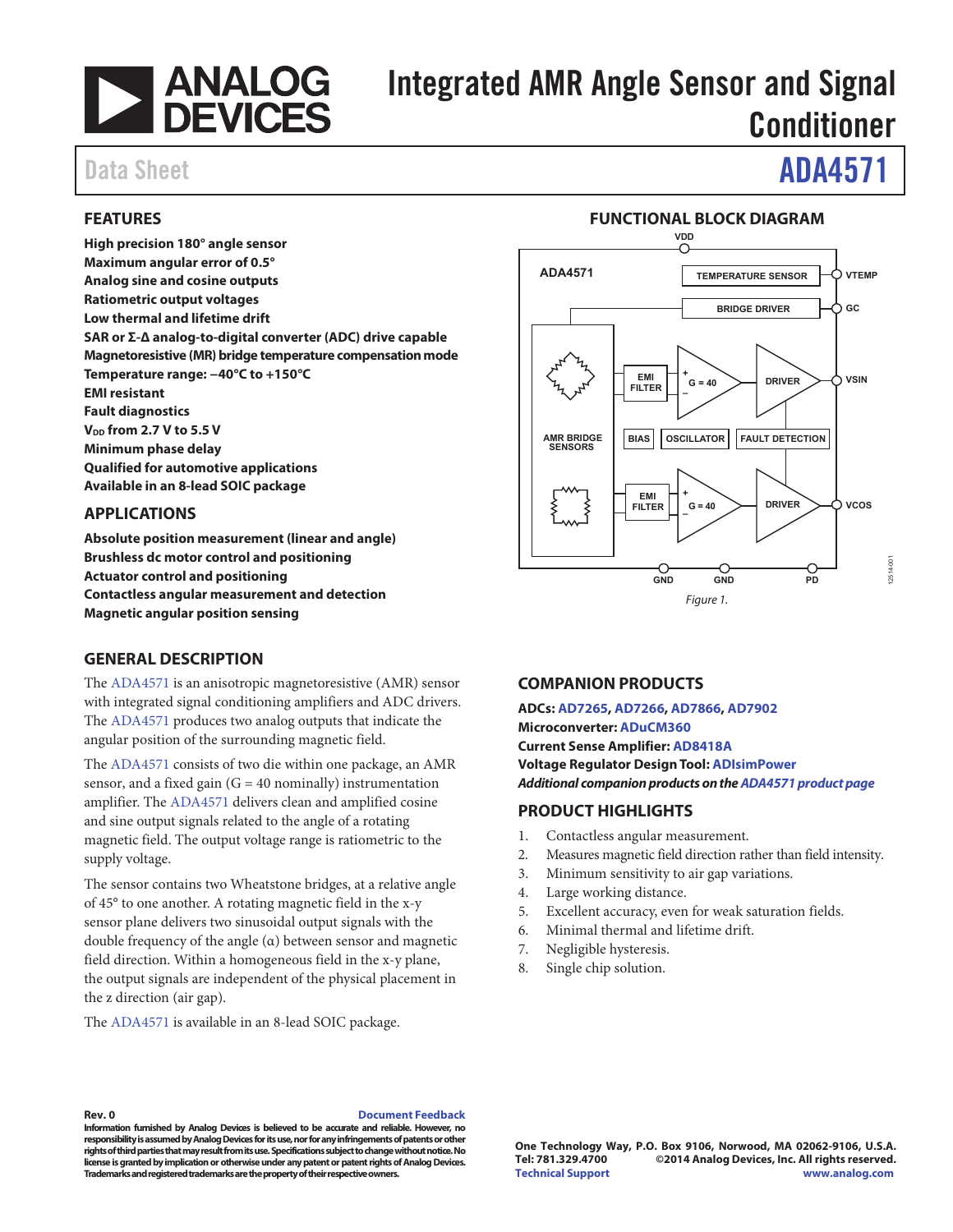# **TABLE OF CONTENTS**

| $\mathbf{A} = \mathbf{A} \mathbf{A} + \mathbf{A} \mathbf{A} + \mathbf{A} \mathbf{A} + \mathbf{A} \mathbf{A} + \mathbf{A} \mathbf{A} + \mathbf{A} \mathbf{A} + \mathbf{A} \mathbf{A} + \mathbf{A} \mathbf{A} + \mathbf{A} \mathbf{A} + \mathbf{A} \mathbf{A} + \mathbf{A} \mathbf{A} + \mathbf{A} \mathbf{A} + \mathbf{A} \mathbf{A} + \mathbf{A} \mathbf{A} + \mathbf{A} \mathbf{A} + \mathbf{A} \mathbf{A} + \mathbf{A$ |
|--------------------------------------------------------------------------------------------------------------------------------------------------------------------------------------------------------------------------------------------------------------------------------------------------------------------------------------------------------------------------------------------------------------------------|

## **REVISION HISTORY**

10/14-Revision 0: Initial Version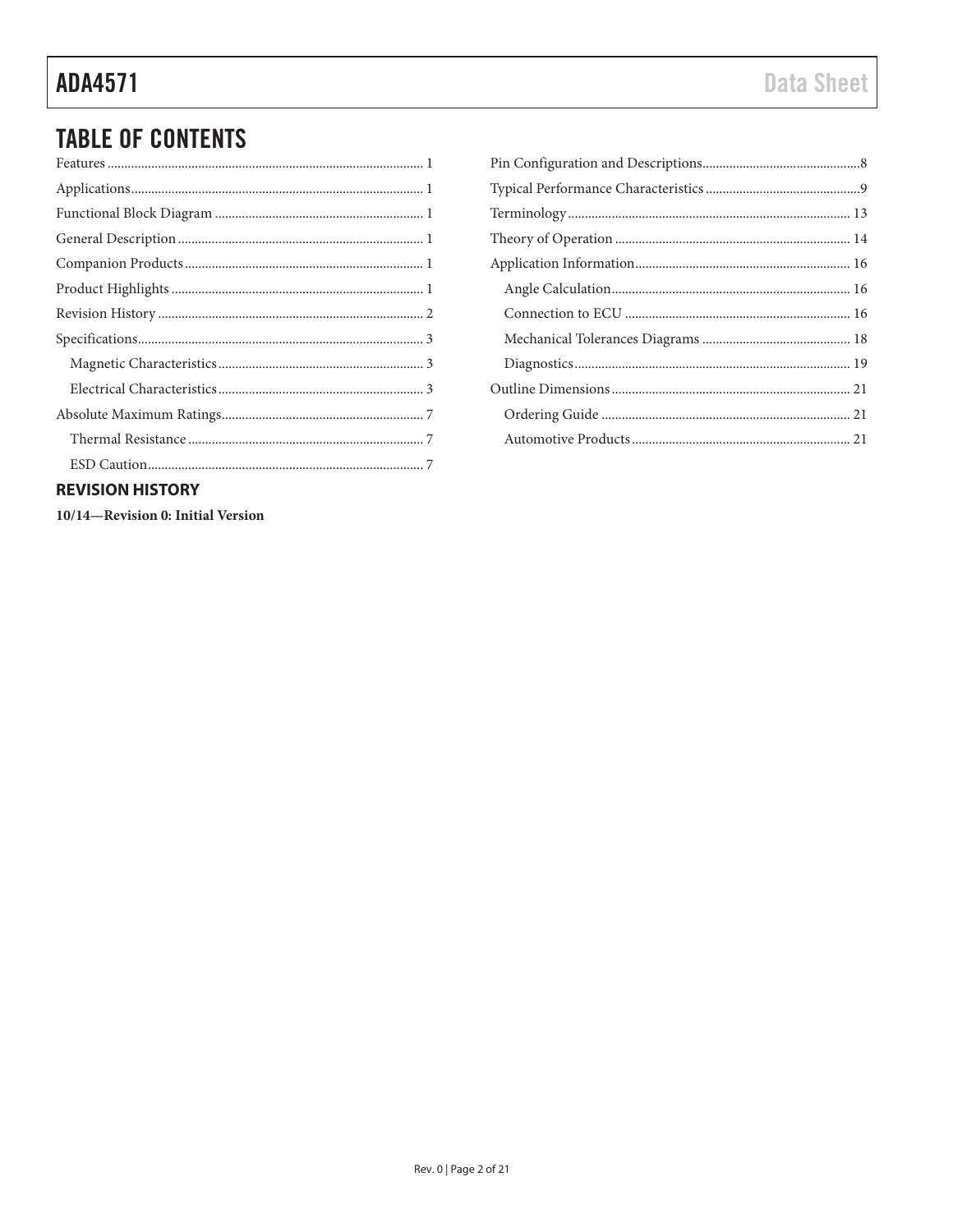# **SPECIFICATIONS**

## **MAGNETIC CHARACTERISTICS**

#### **Table 1.**

| <b>Parameter</b>                               | <b>Value</b> | <b>Unit</b> | <b>Test Conditions/Comments</b>                                                                                                                                           |
|------------------------------------------------|--------------|-------------|---------------------------------------------------------------------------------------------------------------------------------------------------------------------------|
| Magnetic Field Strength, H <sub>EXT</sub>      | 25           | kA/m        | The stimulating magnetic field in the x-y sensor plane necessary to ensure the<br>minimum error as specified in Table 1 and Table 2                                       |
| Maximum Magnetic Field Rotational<br>Frequency | 50,000       | rpm         |                                                                                                                                                                           |
| Reference Position Error                       | ±50          | μm          | Reference position for $y = 0 \mu m$ is the straight connection line of Pin 2 and Pin 7;<br>the $x = 0$ µm position is referred to the middle distance of the package top |
| Reference Angle Error                          | ±2           | Degrees     | Reference position for angle $\Phi = 0^\circ$ is parallel to the straight connection line<br>of Pin 2 and Pin 7                                                           |

## **ELECTRICAL CHARACTERISTICS**

### **ADA4571WH**

 $-40^{\circ}$ C ≤ T<sub>A</sub> ≤ +150°C, V<sub>DD</sub> = 2.7 V to 5.5 V, C<sub>L</sub> = 10 nF to GND, R<sub>L</sub> = 200 kΩ to GND; angle inaccuracies referred to homogenous magnetic field of 25 kA/m; output signals and offset voltages are related to the common-mode level of V<sub>DD</sub>/2, unless otherwise stated.

| Table 2.                                                  |                               |                                                                  |                                 |                |         |                  |
|-----------------------------------------------------------|-------------------------------|------------------------------------------------------------------|---------------------------------|----------------|---------|------------------|
| <b>Parameter</b>                                          | <b>Symbol</b>                 | <b>Test Conditions/Comments</b>                                  | Min<br><b>Typ</b><br><b>Max</b> |                |         | Unit             |
| <b>ANGULAR PERFORMANCE</b>                                |                               |                                                                  |                                 |                |         |                  |
| Angle Measurement Range                                   |                               | 0<br>180                                                         |                                 |                | Degrees |                  |
| Uncorrected Angular Error <sup>1</sup>                    | <b>QUNCORR</b>                | $T_A = -40$ °C                                                   |                                 |                | ±5      | Degrees          |
|                                                           |                               | $T_A = 25^{\circ}C$                                              |                                 |                | ±5      | Degrees          |
|                                                           |                               | $T_A = 150^{\circ}C$                                             |                                 |                | ±5      | Degrees          |
| Single Point Calibration Angular<br>Error <sup>2, 3</sup> | <b>ACAL</b>                   | $T_A = -40^{\circ}C$ to $+150^{\circ}C$ , GC = GND               |                                 | ±0.7           |         | Degrees          |
|                                                           |                               | $T_A = -40^{\circ}C$ to $+150^{\circ}C$ , GC = $V_{DD}$          |                                 | $\pm 0.7$      |         | Degrees          |
| Dynamic Angular Error <sup>4</sup>                        | <b><i><u>ADYNAMIC</u></i></b> | $T_A = -40^{\circ}C$ to +150°C, rotation frequency =<br>2000 rpm |                                 | ±0.1           | ±0.5    | Degrees          |
| <b>OUTPUT PARAMETERS</b>                                  |                               |                                                                  |                                 |                |         |                  |
| Amplitude                                                 | <b>VAMP</b>                   |                                                                  |                                 |                |         |                  |
| $GC = GND$                                                |                               | $T_A = -40$ °C                                                   | 63                              |                | 75      | %V <sub>DD</sub> |
|                                                           |                               | $T_A = 25^{\circ}C$                                              | 41                              |                | 53      | $%V_{DD}$        |
|                                                           |                               | $T_A = 125$ °C                                                   | 21                              |                | 33      | $%V_{DD}$        |
|                                                           |                               | $T_A = 150^{\circ}C$                                             | 18                              |                | 30      | %V <sub>DD</sub> |
| $GC = V_{DD}$                                             |                               | $T_A = -40$ °C                                                   | 56<br>77                        |                |         | $%V_{DD}$        |
|                                                           |                               | $T_A = 25^{\circ}C$                                              | 52                              |                | 72      | $%V_{DD}$        |
|                                                           |                               | $T_A = 125^{\circ}C$                                             | 38                              |                | 57      | $%V_{DD}$        |
|                                                           |                               | $T_A = 150^{\circ}C$                                             | 35                              |                | 55      | $%V_{DD}$        |
| Output Voltage Range                                      | V <sub>O</sub> SWING          | VSIN and VCOS, normal operation                                  | $\overline{7}$                  |                | 93      | $%V_{DD}$        |
| Output Voltage Low                                        | V <sub>OL</sub>               | VSIN or VCOS, broken bond wire detected                          |                                 |                | 5       | %V <sub>DD</sub> |
| Output Referred Offset Voltage                            | <b>VOFFSET</b>                | $GC = V_{DD}$                                                    |                                 |                | 3.75    | $%V_{DD}$        |
|                                                           |                               | $GC = GND$                                                       |                                 |                | 3.75    | %V <sub>DD</sub> |
| Amplitude Synchronism Error <sup>5</sup>                  | k                             |                                                                  | $-1$                            |                | $+1$    | % peak           |
| <b>Delay Time</b>                                         | <b>t</b> <sub>DEL</sub>       | Rotation frequency = 30,000 rpm                                  |                                 | $\overline{2}$ |         | μs               |
| Phase Error <sup>6</sup>                                  | <b>PERR</b>                   | Rotation frequency = 30,000 rpm<br>0.8                           |                                 |                | Degrees |                  |
| Orthogonality Error <sup>3</sup>                          | <b>OE</b>                     | 0.05                                                             |                                 |                | Degrees |                  |
| <b>Output Noise</b>                                       | <b>VNOISE</b>                 | Bandwidth (BW) = 80 kHz, referred to<br>output (RTO)             | 500                             |                | µV rms  |                  |
| <b>Output Series Resistance</b>                           | Ro                            | Normal operation, PD = GND                                       |                                 | 60             |         | Ω                |
|                                                           |                               | $PD = V_{DD}$                                                    | 63                              |                |         | $k\Omega$        |
| Output -3 dB Cutoff Frequency <sup>3</sup>                | $f_{-3dB}$                    | Amplifier BW, $C_L = 10$ pF                                      |                                 | 100            |         | kHz              |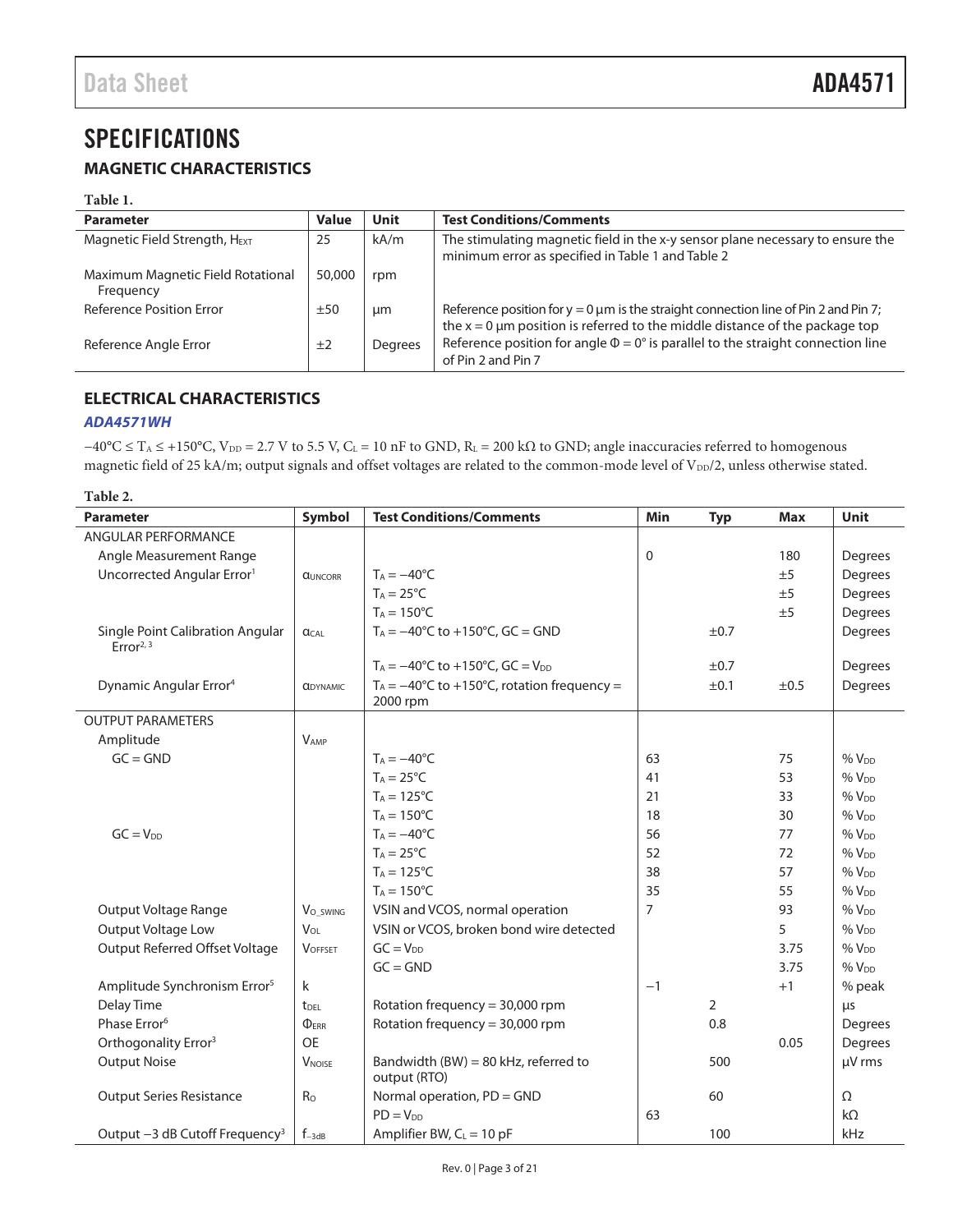| <b>Parameter</b>                    | <b>Symbol</b>      | <b>Test Conditions/Comments</b>                                                                                                                          | Min   | <b>Typ</b> | <b>Max</b>     | <b>Unit</b>      |
|-------------------------------------|--------------------|----------------------------------------------------------------------------------------------------------------------------------------------------------|-------|------------|----------------|------------------|
| Power Supply Rejection <sup>3</sup> | <b>PSRR</b>        | Measured as output variation from V <sub>DD</sub> /2,<br>80<br>$V_{DD} = 2.7 V$ to 5.5 V, R <sub>L</sub> = 200 k $\Omega$ to GND,<br>$GC = GND$ or $VDD$ |       |            | dB             |                  |
| <b>Output Short-Circuit Current</b> | $I_{SC}$           | Short to GND per pin (VSIN, VCOS)                                                                                                                        | 15    | 20         |                | mA               |
|                                     |                    | Short to VDD per pin (VSIN, VCOS)                                                                                                                        | $-15$ | $-18$      |                | mA               |
| Sensitivity                         | <b>SEN</b>         | $\alpha$ 1 = 0°, $\alpha$ 2 = 135°, T <sub>A</sub> = 25°C                                                                                                |       | 52         |                | $mV$ /°          |
| POWER SUPPLY                        |                    |                                                                                                                                                          |       |            |                |                  |
| <b>Supply Voltage</b>               | V <sub>DD</sub>    |                                                                                                                                                          | 2.7   |            | 5.5            | $\vee$           |
| Quiescent Supply Current            | $I_{SV}$           | $PD = GND$ , $GC = GND$ , no load                                                                                                                        | 3.5   | 4.5        | 6.5            | mA               |
|                                     |                    | $PD = GND$ , $GC = V_{DD}$ , no load                                                                                                                     |       |            | $\overline{7}$ | mA               |
|                                     |                    | $PD = V_{DD}$ , no load                                                                                                                                  |       |            | 15             | μA               |
| Power-Up Time                       | t <sub>PWRUP</sub> | To 98% of desired output level after V <sub>DD</sub> was<br>reached                                                                                      |       |            | 150            | μs               |
|                                     |                    | To 98% of desired output level after PD cycling                                                                                                          |       |            | 100            | $\mu$ s          |
| <b>DIGITAL INPUTS</b>               |                    |                                                                                                                                                          |       |            |                |                  |
| Input Bias Current (GC)             | I <sub>B</sub> GC  | For GC mode control pin, GC = GND                                                                                                                        |       |            | 30             | μA               |
|                                     |                    | For GC mode control pin, $GC = V_{DD}$                                                                                                                   | 3     |            | μA             |                  |
| Input Bias Current (PD)             | I <sub>B</sub> PD  | For PD pin, PD = GND                                                                                                                                     | 3     |            | μA             |                  |
|                                     |                    | For PD pin, $PD = V_{DD}$                                                                                                                                | 30    |            | μA             |                  |
| Input Voltage (GC and PD)           |                    |                                                                                                                                                          |       |            |                |                  |
| High                                | V <sub>IH</sub>    |                                                                                                                                                          | 1.4   |            |                | $\vee$           |
| Low                                 | $V_{IL}$           |                                                                                                                                                          |       |            | 0.35           | $\vee$           |
| <b>TEMPERATURE SENSOR</b>           |                    |                                                                                                                                                          |       |            |                |                  |
| Error Over Temperature              | TERR               |                                                                                                                                                          |       | 5          |                | $^{\circ}$ C     |
| Temperature Voltage Range           | TRANGE             | $T_A = -40^{\circ}C$ to $+150^{\circ}C$                                                                                                                  | 0     |            | 82             | %V <sub>DD</sub> |
| <b>Temperature Coefficient</b>      | Tco                |                                                                                                                                                          |       | 3.173      |                | mV/V/°C          |
| <b>VTEMP Output Voltage</b>         |                    | $T_A = 25^{\circ}C$<br>18                                                                                                                                |       |            | 40             | $%V_{DD}$        |
| <b>VTEMP Output Impedance</b>       |                    | <b>Buffered output</b><br>50                                                                                                                             |       |            |                | $\Omega$         |
| <b>VTEMP Load Capacitance</b>       |                    | Optional load capacitance<br>22<br>0                                                                                                                     |       |            | nF             |                  |
| <b>VTEMP Short-Circuit Current</b>  | <b>ISC VTEMP</b>   | Short-circuit to VDD or GND<br>$\overline{2}$                                                                                                            |       |            | mA             |                  |
| <b>LOAD CAPACITOR</b>               |                    |                                                                                                                                                          |       |            |                |                  |
| <b>External Load Capacitance</b>    | C <sub>L</sub>     | Between VSIN to GND and VCOS to GND:<br>solder close to package                                                                                          |       |            | 10             | nF               |

<sup>1</sup>  $\alpha_{\text{UNCORR}}$  is the total mechanical angular error after arctan computation. This parameter is 100% production tested at 25°C and 150°C. This error includes all sources of error over temperature before calibration. Error components such as offset, amplitude synchronism, amplitude synchronism drift, thermal offset drift, phase error, hysteresis, orthogonality error, and noise are included.

 $^2$   $\alpha_{\rm CAL}$  is the total mechanical angular error after arctan computation. This error includes all sources of error over temperature after an initial offset (nulling) is performed at T<sub>A</sub> = 25°C. Error components such as amplitude synchronism drift, amplifier gain matching, thermal offset drift, phase error, hysteresis, orthogonality error, and noise are included.

<sup>3</sup> Guaranteed through characterization.

 $^4$   $\alpha_{\rm{DYMAMIC}}$  is the total mechanical angular error after arctan computation. This parameter is 100% production tested. This error includes all sources of error over temperature after a continuous background calibration is performed to correct offset and amplitude synchronism errors. Error components such as phase error, hysteresis, orthogonality error, noise, and lifetime drift are included.

 $5$  Peak-to-peak amplitude mismatch.  $k = 100 \times V$ SIN/VCOS.

6 Rotation frequency dependent phase error, after offset correction, amplitude calibration, and arctan calculation.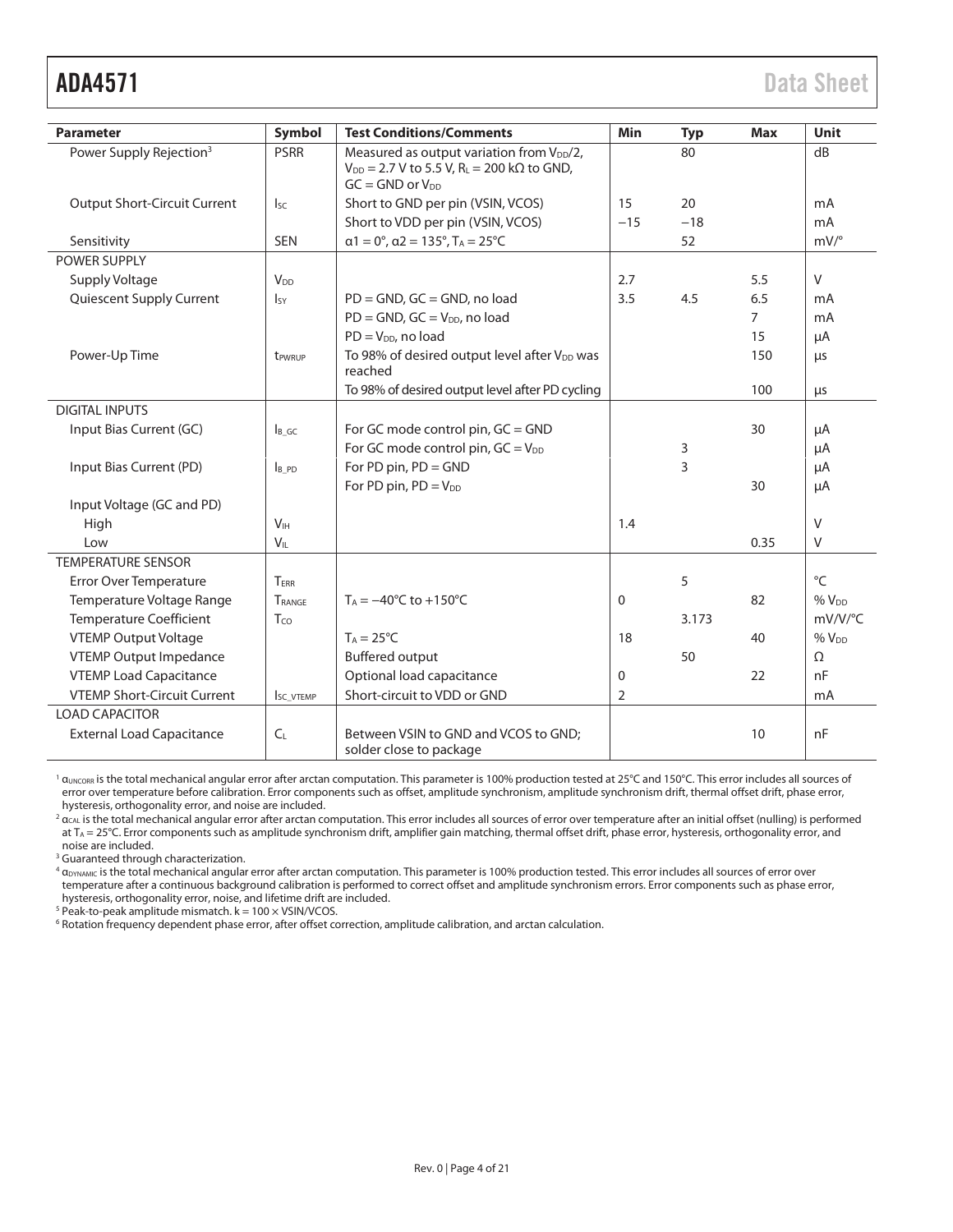### **ADA4571B**

 $-40^{\circ}$ C ≤ T<sub>A</sub> ≤ +125°C, V<sub>DD</sub> = 2.7 V to 5.5 V, C<sub>L</sub> = 10 nF to GND, R<sub>L</sub> = 200 kΩ to GND; angle inaccuracies referred to homogenous magnetic field of 25 kA/m; output signals and offset voltages are related to the common-mode level of V<sub>DD</sub>/2, unless otherwise stated.

| Table 3.                                        |                               |                                                                                                                                                           |                |            |            |                  |
|-------------------------------------------------|-------------------------------|-----------------------------------------------------------------------------------------------------------------------------------------------------------|----------------|------------|------------|------------------|
| <b>Parameter</b>                                | Symbol                        | <b>Test Conditions/Comments</b>                                                                                                                           | Min            | <b>Typ</b> | <b>Max</b> | <b>Unit</b>      |
| <b>ANGULAR PERFORMANCE</b>                      |                               |                                                                                                                                                           |                |            |            |                  |
| Angle Measurement Range                         |                               |                                                                                                                                                           | $\mathbf 0$    |            | 180        | Degrees          |
| Uncorrected Angular Error <sup>1</sup>          | <b>QUNCORR</b>                | $T_A = -40$ °C                                                                                                                                            |                |            | $\pm 3$    | Degrees          |
|                                                 |                               | $T_A = 25^{\circ}C$                                                                                                                                       |                | ±3         | Degrees    |                  |
|                                                 |                               | $T_A = 125$ °C                                                                                                                                            |                |            | ±4         | Degrees          |
| Single Point Calibration Angular<br>Error $2,3$ | $\alpha$ CAL                  | $T_A = -40^{\circ}C$ to $+125^{\circ}C$ , GC = GND                                                                                                        |                | ±0.5       |            | Degrees          |
|                                                 |                               | $T_A = -40^{\circ}C$ to $+125^{\circ}C$ , GC = $V_{DD}$                                                                                                   |                | $\pm 0.5$  |            | Degrees          |
| Dynamic Angular Error <sup>4</sup>              | <b><i><u>ODYNAMIC</u></i></b> | $T_A = -40^{\circ}C$ to +125°C, rotation frequency =<br>2000 rpm                                                                                          |                | 0.1        | $\pm 0.4$  | Degrees          |
| Angular Inaccuracy <sup>3, 5</sup>              | Δα                            | After end of line (EOL) calibration for offset<br>voltage error and amplitude synchronism at<br>$T_A = -40^{\circ}C$ to $+125^{\circ}C$ (only 180° range) |                | 0.05       |            | Degrees          |
| <b>OUTPUT PARAMETERS</b>                        |                               |                                                                                                                                                           |                |            |            |                  |
| Amplitude                                       | <b>VAMP</b>                   |                                                                                                                                                           |                |            |            |                  |
| $GC = GND$                                      |                               | $T_A = -40$ °C                                                                                                                                            | 63             |            | 75         | $%V_{DD}$        |
|                                                 |                               | $T_A = 25$ °C                                                                                                                                             | 41             |            | 53         | %V <sub>DD</sub> |
|                                                 |                               | $T_A = 125$ °C                                                                                                                                            | 21             |            | 33         | %V <sub>DD</sub> |
| $GC = V_{DD}$                                   |                               | $T_A = -40$ °C                                                                                                                                            | 56             |            | 77         | $%V_{DD}$        |
|                                                 |                               | $T_A = 25^{\circ}C$                                                                                                                                       | 52             |            | 72         | %V <sub>DD</sub> |
|                                                 |                               | $T_A = 125$ °C                                                                                                                                            | 38             |            | 57         | $%V_{DD}$        |
| Output Voltage Range                            | Vo swing                      | VSIN and VCOS, normal operation                                                                                                                           | $\overline{7}$ |            | 93         | %V <sub>DD</sub> |
| Output Voltage Low                              | $V_{OL}$                      | VSIN or VCOS, broken bond wire detected                                                                                                                   |                |            | 3.75       | $%V_{DD}$        |
| Output Referred Offset Voltage                  | <b>VOFFSET</b>                | $GC = V_{DD}$                                                                                                                                             |                |            | 3.75       | %V <sub>DD</sub> |
|                                                 |                               | $GC = GND$                                                                                                                                                |                |            | 3.75       | $%V_{DD}$        |
| Amplitude Synchronism Error <sup>6</sup>        | k                             |                                                                                                                                                           | $-0.75$        |            | $+0.75$    | % peak           |
| Delay Time                                      | <b>t</b> <sub>DEL</sub>       | Rotation frequency = 30,000 rpm                                                                                                                           |                | 2          |            | μs               |
| Phase Error <sup>7</sup>                        | $\Phi$ <sub>ERR</sub>         | Rotation frequency = 30,000 rpm                                                                                                                           |                | 0.8        |            | Degrees          |
| Orthogonality Error <sup>3</sup>                | <b>OE</b>                     |                                                                                                                                                           |                |            | 0.05       | Degrees          |
| <b>Output Noise</b>                             | <b>V</b> <sub>NOISE</sub>     | $BW = 80$ kHz, RTO                                                                                                                                        |                | 500        |            | µV rms           |
| <b>Output Series Resistance</b>                 | Ro                            | Normal operation, PD = GND                                                                                                                                |                | 50         |            | Ω                |
|                                                 |                               | $PD = V_{DD}$                                                                                                                                             | 63             |            |            | $k\Omega$        |
| Output -3 dB Cutoff Frequency <sup>3</sup>      | $f_{-3dB}$                    | Amplifier BW, $C_L = 10$ pF                                                                                                                               |                | 100        |            | kHz              |
| Power Supply Rejection <sup>3</sup>             | <b>PSRR</b>                   | Measured as output variation from V <sub>DD</sub> /2,<br>$V_{DD} = 2.7 V$ to 5.5 V, R <sub>L</sub> = 200 k $\Omega$ to GND,<br>$GC = GND$ or $V_{DD}$     |                | 80         |            | dB               |
| <b>Output Short-Circuit Current</b>             | $I_{SC}$                      | Short to GND per pin (VSIN, VCOS)                                                                                                                         | 15             | 20         |            | mA               |
|                                                 |                               | Short to VDD per pin (VSIN, VCOS)                                                                                                                         | $-15$          | $-18$      |            | mA               |
| Sensitivity                                     | <b>SEN</b>                    | $\alpha = 0^\circ$ and 135°, T <sub>A</sub> = 25°C                                                                                                        |                | 52         |            | $mV$ /°          |
| POWER SUPPLY                                    |                               |                                                                                                                                                           |                |            |            |                  |
| Supply Voltage                                  | $V_{DD}$                      |                                                                                                                                                           | 2.7            |            | 5.5        | $\vee$           |
| Quiescent Supply Current                        | <sub>Isy</sub>                | PD = GND, GC = GND, no load<br>3.5<br>4.5<br>6                                                                                                            |                |            | mA         |                  |
|                                                 |                               | $PD = GND$ , $GC = V_{DD}$                                                                                                                                |                |            | 6.5        | mA               |
|                                                 |                               | $PD = V_{DD}$ , no load                                                                                                                                   |                |            | 12.5       | μA               |
| Power-Up Time                                   | t <sub>PWRUP</sub>            | To 98% of desired output level after V <sub>DD</sub> was<br>reached                                                                                       |                |            | 150        | $\mu$ s          |
|                                                 |                               | To 98% of desired output level after PD cycling                                                                                                           |                |            | 100        | $\mu s$          |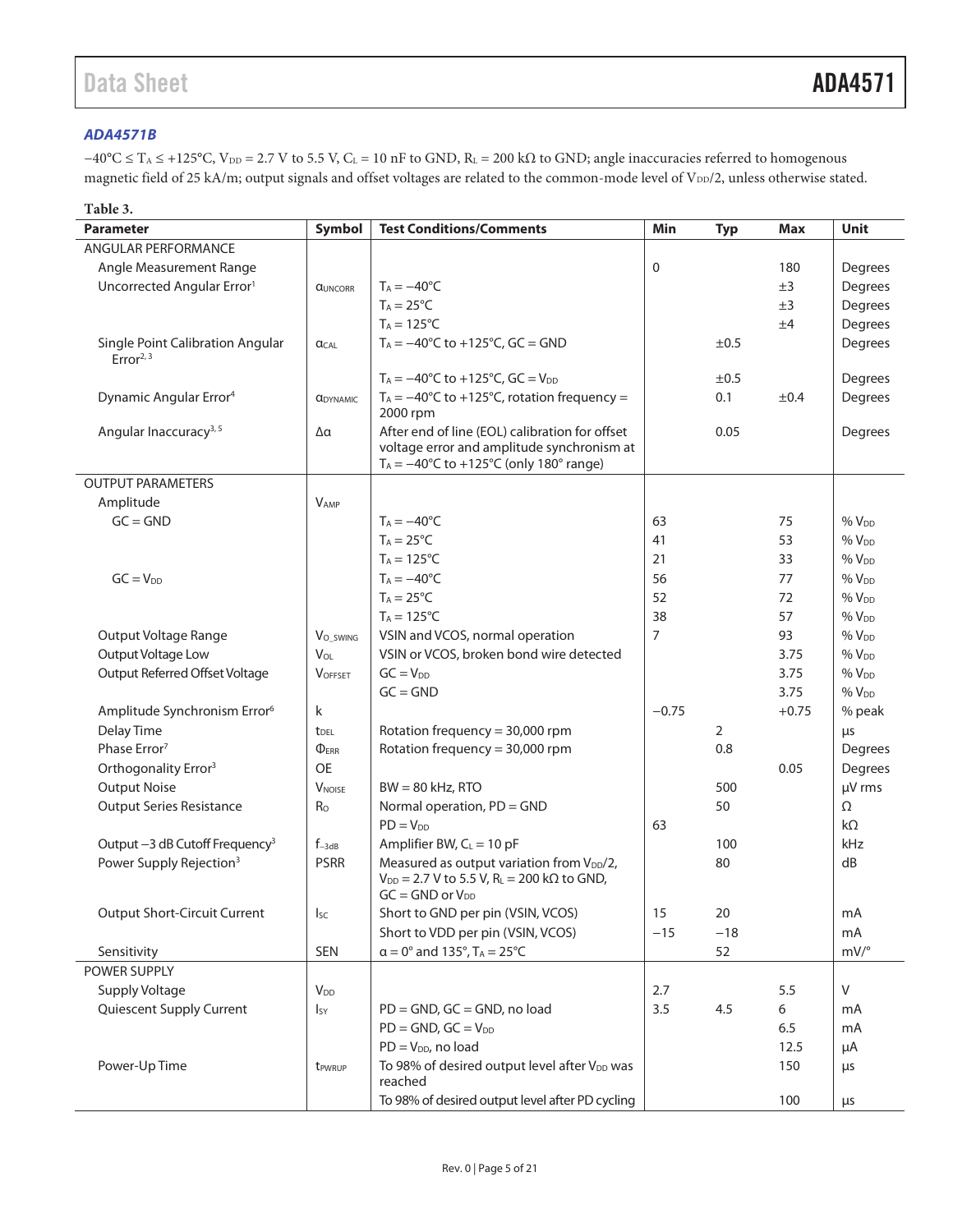| <b>Parameter</b>                   | Symbol                | <b>Test Conditions/Comments</b>                                 | <b>Min</b>     | <b>Typ</b> | <b>Max</b> | <b>Unit</b>     |
|------------------------------------|-----------------------|-----------------------------------------------------------------|----------------|------------|------------|-----------------|
| <b>DIGITAL INPUTS</b>              |                       |                                                                 |                |            |            |                 |
| Input Bias Current (GC)            | $\mathsf{B}$ GC       | For GC mode control pin, GC = GND                               |                |            | 30         | μA              |
|                                    |                       | For GC mode control pin, $GC = V_{DD}$                          |                | 3          |            | μA              |
| Input Bias Current (PD)            | <b>B</b> PD           | For PD pin, $PD = GND$                                          |                | 3          |            | μA              |
|                                    |                       | For PD pin, $PD = V_{DD}$                                       |                |            | 30         | μA              |
| Input Voltage (GC and PD)          |                       |                                                                 |                |            |            |                 |
| High                               | <b>V<sub>IH</sub></b> |                                                                 | 1.4            |            |            | V               |
| Low                                | $V_{IL}$              |                                                                 |                | 0.35       | V          |                 |
| <b>TEMPERATURE SENSOR</b>          |                       |                                                                 |                |            |            |                 |
| Error Over Temperature             | TERR                  |                                                                 |                | 5          |            | $\rm ^{\circ}C$ |
| Temperature Voltage Range          | TRANGE                | $T_A = -40^{\circ}C$ to $+125^{\circ}C$                         | $\Omega$       |            | 69         | $%V_{DD}$       |
| <b>Temperature Coefficient</b>     | T <sub>co</sub>       | 3.173                                                           |                |            | $mV/V$ /°C |                 |
| <b>VTEMP Output Voltage</b>        |                       | $T_A = 25^{\circ}C$                                             | 18             |            | 40         | $%V_{DD}$       |
| <b>VTEMP Output Impedance</b>      |                       | <b>Buffered output</b>                                          |                | 50         |            | $\Omega$        |
| <b>VTEMP Load Capacitance</b>      |                       | Optional load capacitance<br>0                                  |                |            | 22         | nF              |
| <b>VTEMP Short-Circuit Current</b> | SC_VTEMP              | Short-circuit to VDD or GND                                     | $\overline{2}$ |            |            | mA              |
| <b>LOAD CAPACITOR</b>              |                       |                                                                 |                |            |            |                 |
| <b>External Load Capacitance</b>   | $C_L$                 | Between VSIN to GND and VCOS to GND;<br>solder close to package |                |            | 10         | nF              |

<sup>1</sup>  $\alpha$ <sub>UNCORR</sub> is the total mechanical angular error after arctan computation. This parameter is 100% production tested at 25°C and 150°C. This error includes all sources of error over temperature before calibration. Error components such as offset, amplitude synchronism, amplitude synchronism drift, thermal offset drift, phase error, hysteresis, orthogonality error, and noise are included.

 $^2$   $\alpha_{\rm CAL}$  is the total mechanical angular error after arctan computation. This error includes all sources of error over temperature after an initial offset (nulling) is performed at  $T_A = 25$ °C. Error components such as amplitude synchronism drift, amplifier gain matching, thermal offset drift, phase error, hysteresis, orthogonality error, and noise are included.

3 Guaranteed through characterization.

 $^4$   $\alpha_{\rm{DYNAMIC}}$  is the total mechanical angular error after arctan computation. This parameter is 100% production tested. This error includes all sources of error over temperature after a continuous background calibration is performed to correct offset and amplitude synchronism errors. Error components such as phase error, hysteresis, orthogonality error, noise, and lifetime drift are included.

 $^5$  Angular speed <300 rpm. Limited to 180° rotation. The value is calculated only with the third and fifth harmonics of the spectrum of output signal amplitude by the ideal homogeneous field.

 $6$  Peak-to-peak amplitude mismatch.  $k = 100 \times V$ SIN/VCOS.

<sup>7</sup> Rotation frequency dependent phase error, after offset correction, amplitude calibration, and arctan calculation.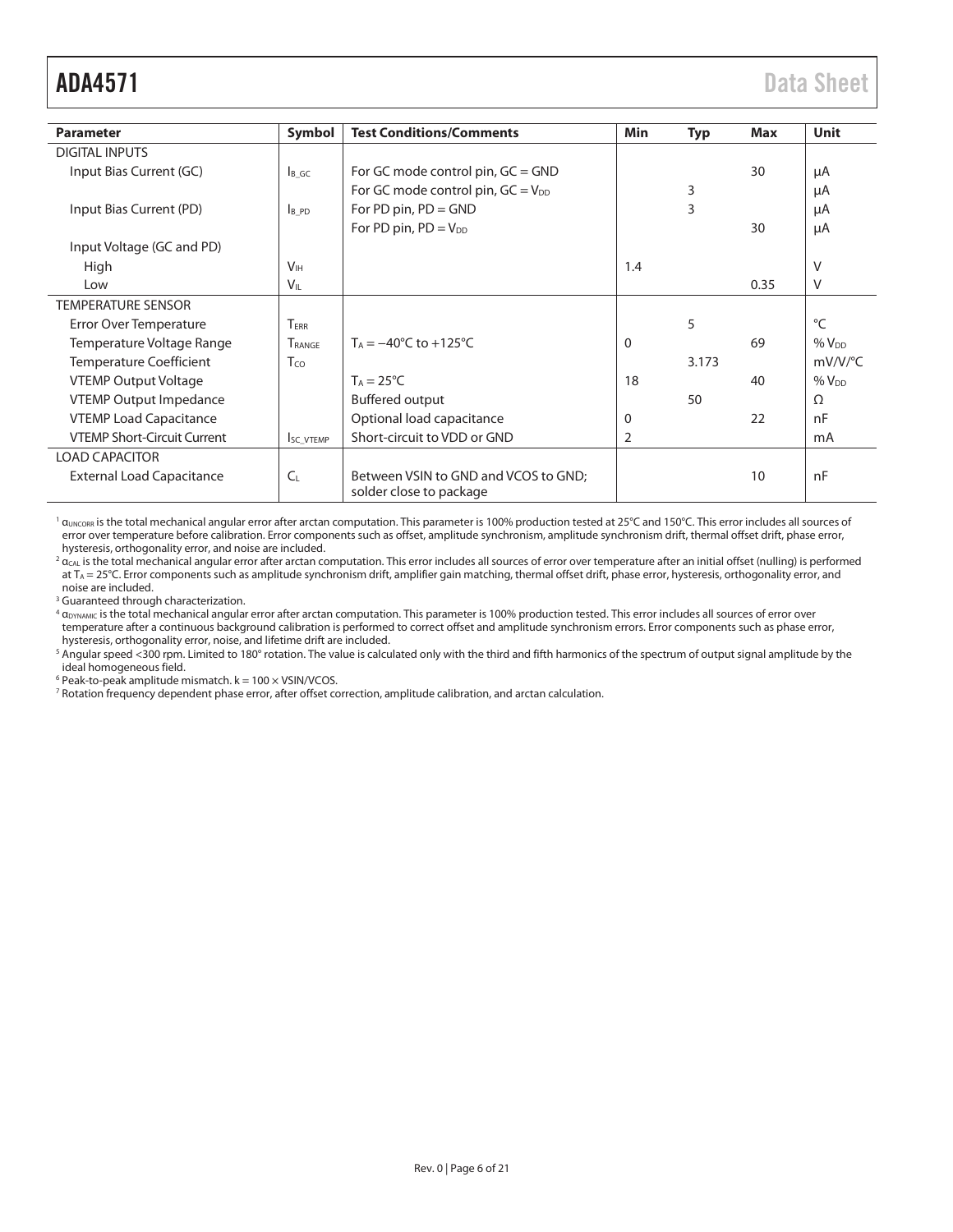# ABSOLUTE MAXIMUM RATINGS

#### **Table 4.**

| <b>Parameter</b>                               | Rating                               |
|------------------------------------------------|--------------------------------------|
| Operating Temperature                          | $-40^{\circ}$ C to $+150^{\circ}$ C  |
| Storage Temperature                            | $-65^{\circ}$ C to +150 $^{\circ}$ C |
| Supply Voltage (V <sub>DD</sub> ) <sup>1</sup> | $-0.3 V$ to $+6 V$                   |
| Output Short-Circuit Duration to GND or VDD    | Indefinite                           |
| VTEMP Short-Circuit to GND or VDD              | Indefinite                           |
| <b>ESD</b>                                     |                                      |
| Human Body Model (HBM) <sup>2</sup>            | 4000 V                               |
| Machine Model (MM) <sup>3</sup>                | 300 V                                |
| Charge Device Model (CDM) <sup>4</sup>         | 1250 V                               |

1 GC or PD at VDD + 0.3 V.

2 Applicable standard: JESD22-C101.

3 Applicable standard: JESD22-A115.

4 Applicable standard: ESDA/JEDEC JS-001-2011.

Stresses at or above those listed under Absolute Maximum Ratings may cause permanent damage to the product. This is a stress rating only; functional operation of the product at these or any other conditions above those indicated in the operational section of this specification is not implied. Operation beyond the maximum operating conditions for extended periods may affect product reliability.

## **THERMAL RESISTANCE**

 $\theta_{JA}$  is specified for the worst case conditions, that is, a device soldered in a circuit board for surface-mount packages.

#### **Table 5. Thermal Resistance**

| <b>Package Type</b> | $\theta_{JA}$ | Unit |
|---------------------|---------------|------|
| 8-Lead SOIC         |               | °C/W |

### **ESD CAUTION**



ESD (electrostatic discharge) sensitive device. Charged devices and circuit boards can discharge without detection. Although this product features patented or proprietary protection circuitry, damage may occur on devices subjected to high energy ESD. Therefore, proper ESD precautions should be taken to avoid performance degradation or loss of functionality.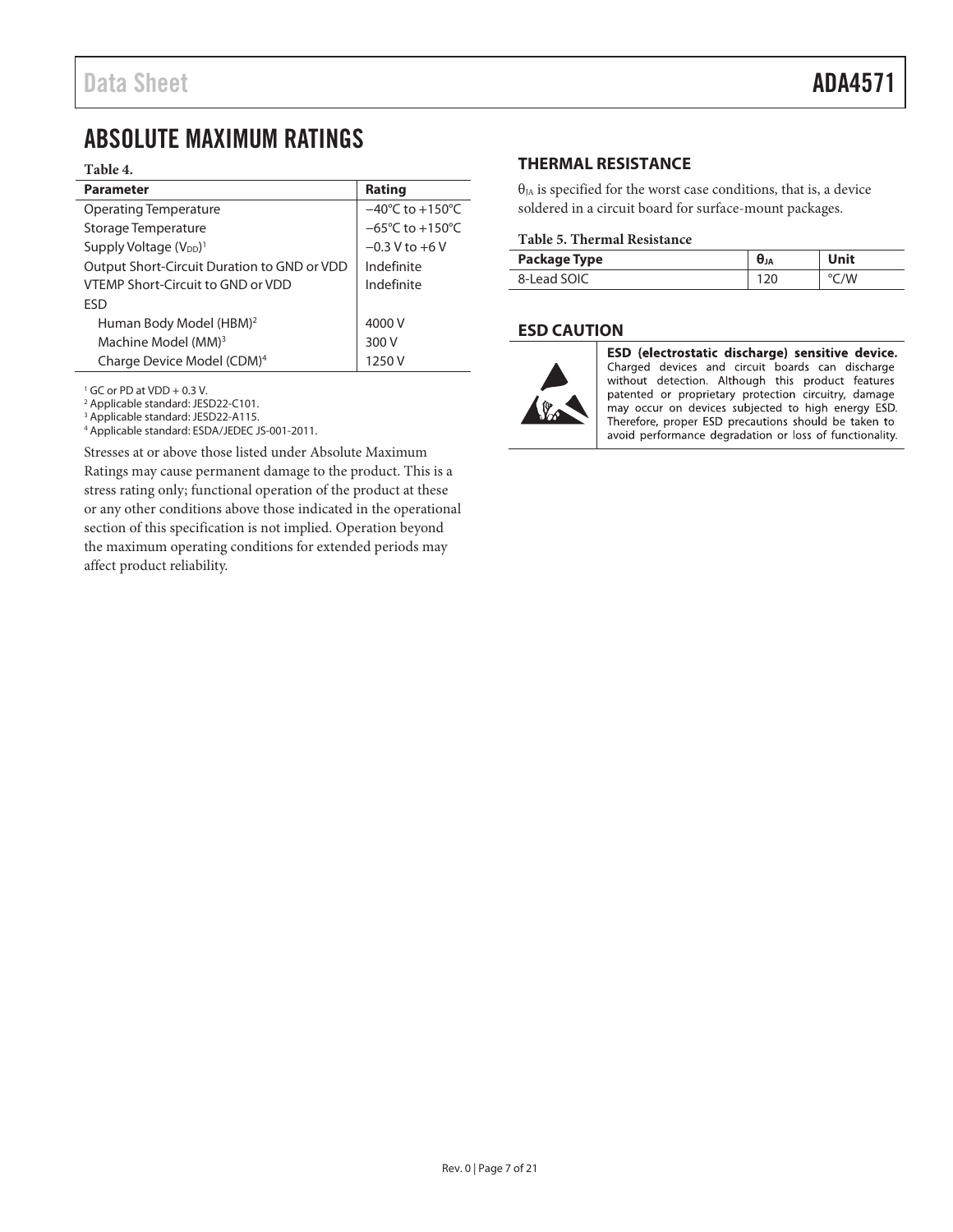# PIN CONFIGURATION AND DESCRIPTIONS



Figure 2. Pin Configuration

#### **Table 6. Pin Function Descriptions**

| Pin No. | <b>Mnemonic</b> | <b>Description</b>          |
|---------|-----------------|-----------------------------|
|         | GC              | Gain Control Mode Enable    |
|         | <b>VCOS</b>     | Analog Cosine Output        |
|         | <b>GND</b>      | Ground                      |
| 4       | <b>VSIN</b>     | Analog Sine Output          |
|         | <b>VTEMP</b>    | <b>Temperature Output</b>   |
| 6       | <b>GND</b>      | Ground                      |
|         | <b>VDD</b>      | Supply Pin                  |
| 8       | <b>PD</b>       | Power-Down Pin, Active High |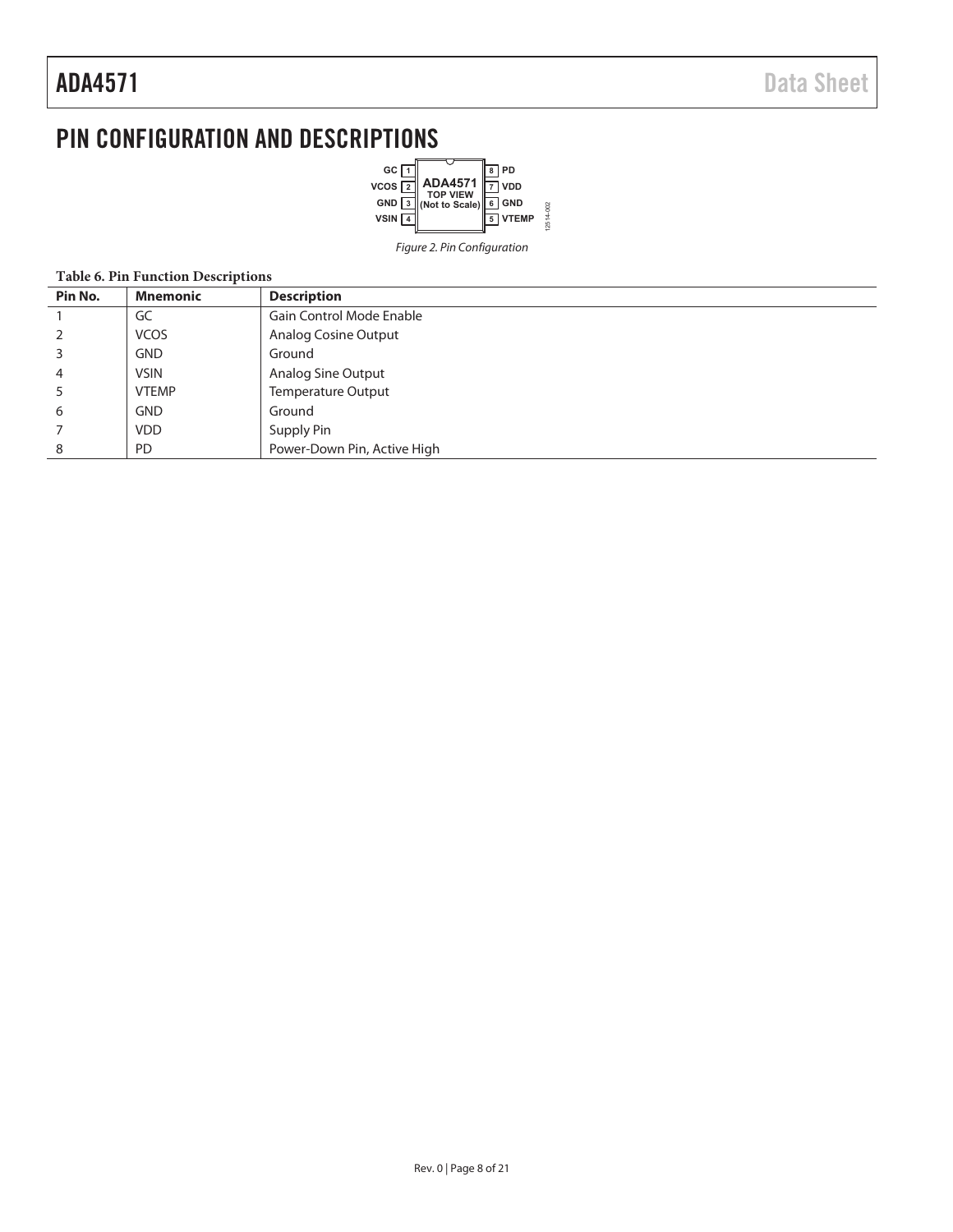# TYPICAL PERFORMANCE CHARACTERISTICS



Figure 3. Raw Output Waveforms,  $V_{DD} = 5$  V, GC = On, T = 25°C



Figure 4. Error Waveform After Offset Correction,  $V_{DD} = 5$  V, GC = On



Figure 5. Dynamic Angular Error,  $V_{DD} = 5.5$  V, GC = On



Figure 6. Dynamic Angular Error,  $V_{DD} = 5.5$  V, GC = Off





Figure 8. Dynamic Angular Error,  $V_{DD} = 2.7$  V, GC = Off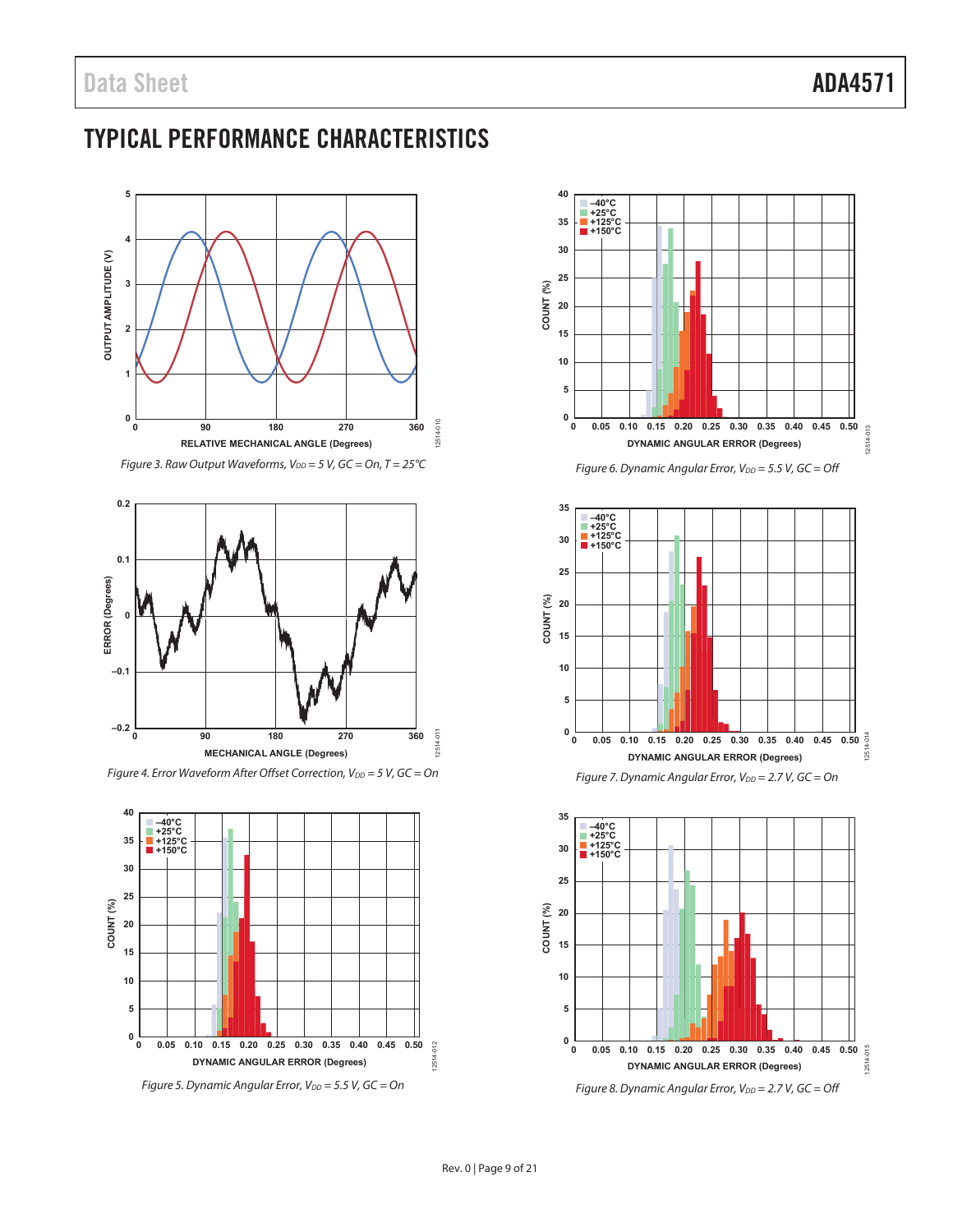









Figure 14. Single Point Calibration Angular Error,  $V_{DD} = 5.5$  V, GC = Off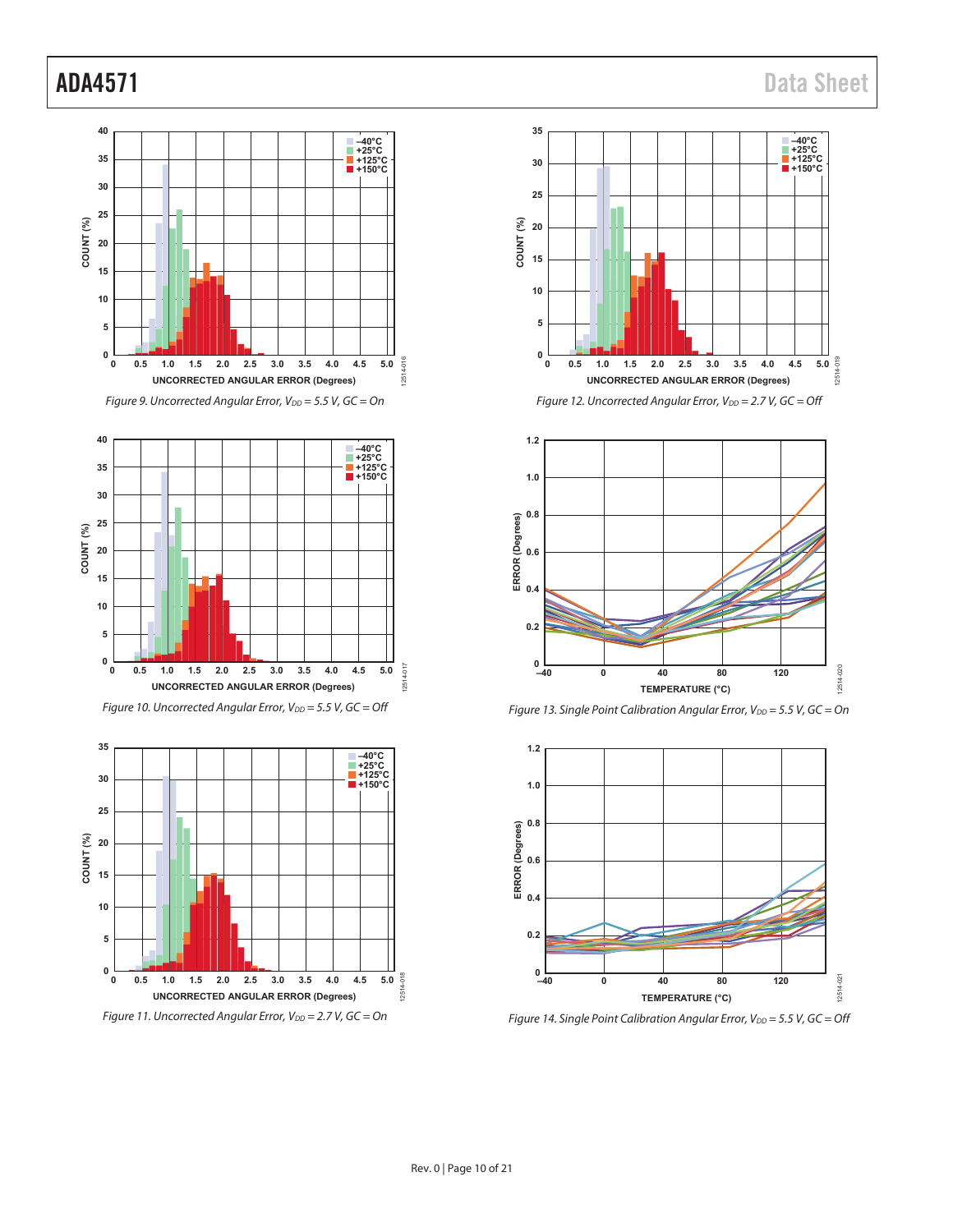# Data Sheet **ADA4571**



Figure 15. Single Point Calibration Angular Error,  $V_{DD} = 2.7$  V, GC = On



Figure 16. Single Point Calibration Angular Error,  $V_{DD} = 2.7 V$ , GC = Off











Figure 19. Supply Current (Isy) vs. Temperature,  $V_{DD} = 3$  V

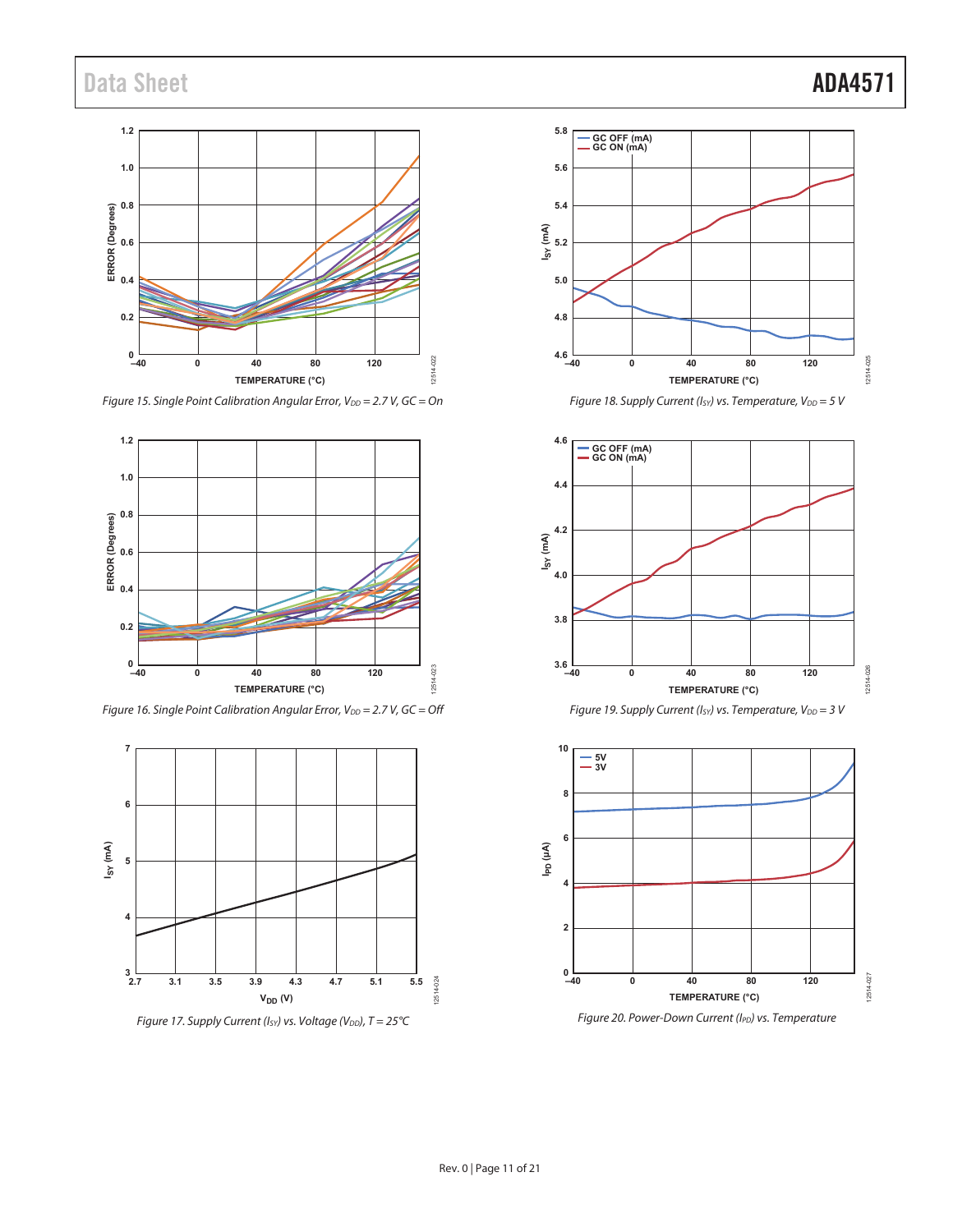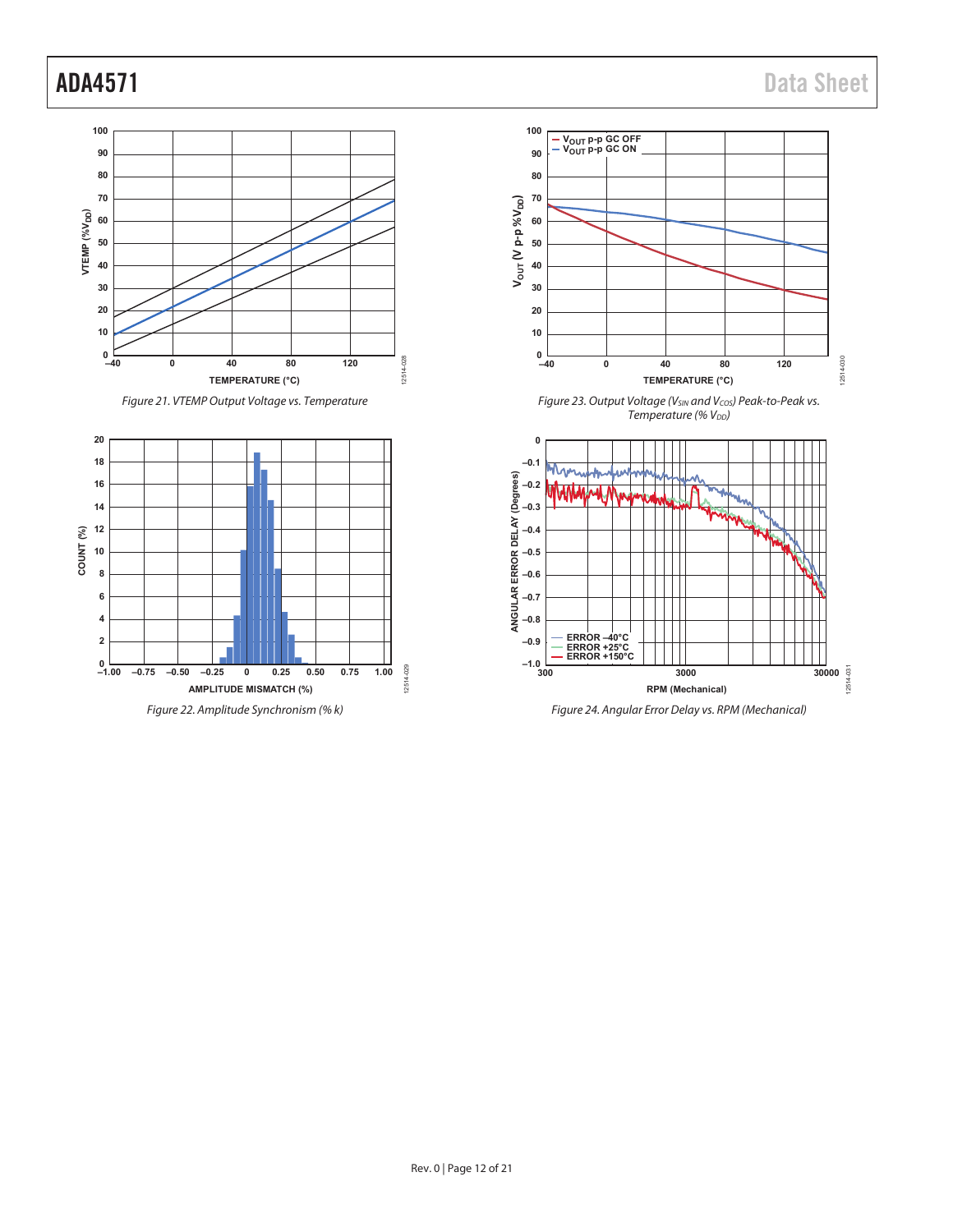#### **Reference Position Error**

The reference position error is the absolute mounting position deviation of the sensor from its nominal placement. The reference position for  $Y = 0 \mu m$  is the straight connection line of Pin 2 and Pin 7. The  $X = 0$  µm position is referred to the middle distance of the package top. The position accuracies are within a precision of  $\pm 0.05$  mm ( $\pm 50$  µm) in both the X and Y direction.

#### **Reference Angle Error**

The reference angle error is the absolute mounting rotation deviation of the sensor from its nominal placement. Marking the position for angle  $\Phi$  = 0° position is referred parallel to the straight connection line of Pin 2 and Pin 7.



Figure 25. Bonding Arrangement and Sensor Alignment in Package

#### **Output Amplitude Synchronism Error**

The output amplitude matching error (k) is defined as the relationship between both output channel amplitudes at continuously rotating magnetic excitation of the MR sensor mathematically expressed as

$$
k=100\% \times \mathrm{V}_{\text{SIN\_P-P}}/\mathrm{V}_{\text{COS\_P-P}}
$$

# **Uncorrected Angular Error**

The uncorrected angular error is defined as the maximum deviation from an ideal angle reading, when calculating the angle from  $V_{\text{SIN}}$  and  $V_{\text{COS}}$  without offset calibration.

#### **Single Point Calibration Angular Error**

The single point calibration angular error is defined as the maximum deviation from an ideal angle reading, when calculating the angle from  $V_{SN}$  and  $V_{COS}$  after an initial calibration for offset voltage at  $T_A = 25$ °C.

#### **Dynamic Angular Error**

The dynamic angular error is defined as the maximum deviation from an ideal angle reading, when calculating the angle from V<sub>SIN</sub> and V<sub>COS</sub> while a continuous offset calibration is taken into account.

#### **Phase Error**

The phase error  $(\Phi_{\text{ERR}})$  is defined as the rotation frequency dependent error due to bandwidth limitation of the instrumentation amplifiers.  $V_{\text{SIN}}$  and  $V_{\text{COS}}$  are impacted by the amplifier propagation delay, referred to the actual angle direction of the rotating magnetic field. The typical characteristics value can be used for a first-order compensation of this error on very high rotations per minute. For low rotational speed systems, this error component is negligible and no compensation is necessary.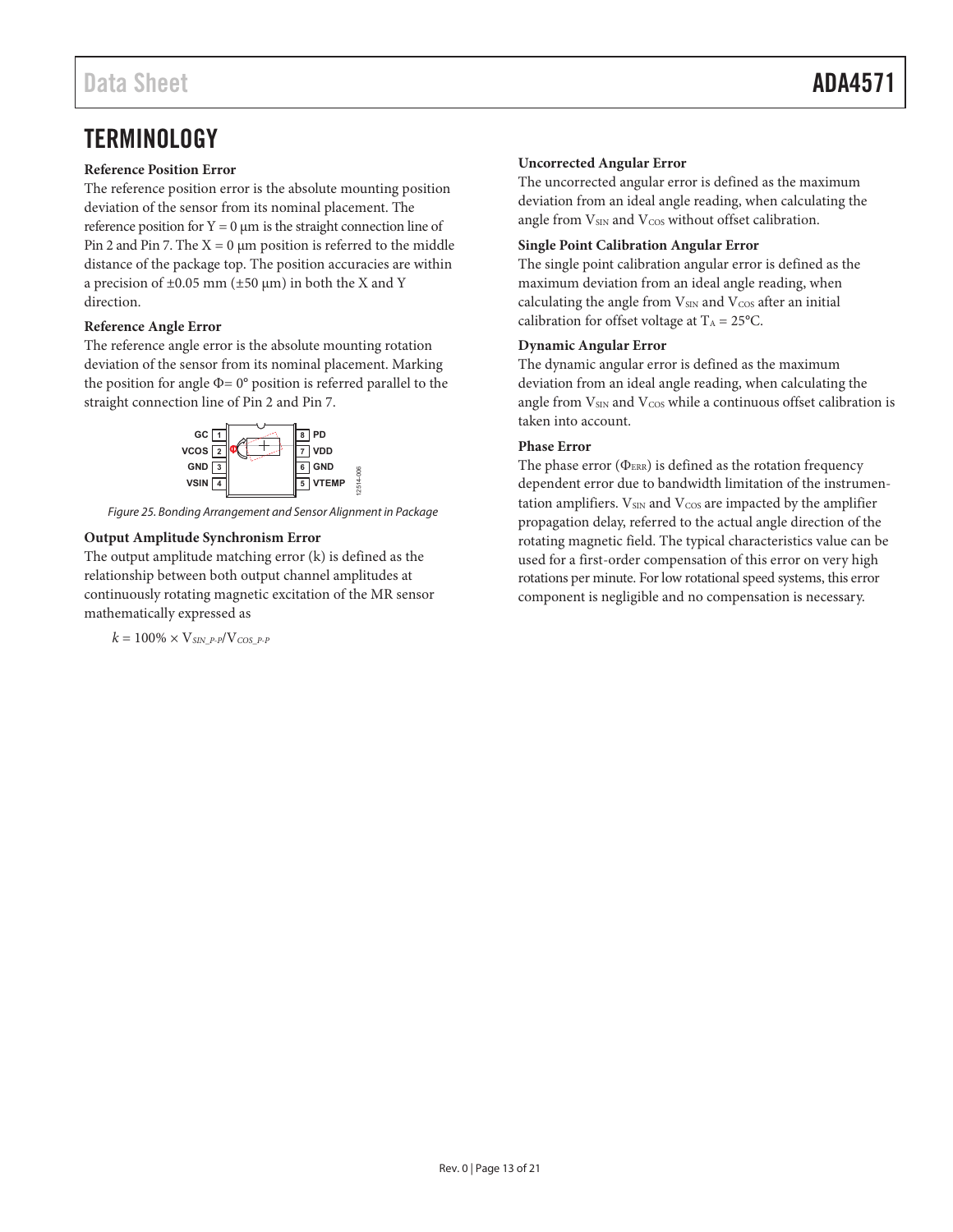# THEORY OF OPERATION

The ADA4571 is an AMR sensor with integrated signal conditioning amplifiers and ADC drivers. The ADA4571 produces two analog outputs, sine and cosine, which indicate the angular position of the surrounding magnetic field.

The AMR sensing element is designed and manufactured by Sensitec GmbH.

## SENSITEC **KÖRBER SOLUTIONS**

Figure 27 shows the sine channel, consisting of an AMR sensor element and the supporting functions for control, filtering, buffering, and signal amplification. A reference voltage that is proportional to the supply voltage is generated and it controls the supply voltage of the sensor bridges. For noise and electromagnetic compatibility (EMC) suppression purposes, the bridge supply is low-pass filtered. The bridge output voltages are amplified by a constant factor  $(G = 40, GC \text{ mode disabled})$ and buffered. The single-ended outputs are biased around a common-mode voltage of  $V_{DD}/2$  and are capable of driving the inputs of an external ADC referenced to the supply voltage.

For optimum use of the ADC input range, the cosine and sine output voltages track the supply voltage ensuring a ratiometric configuration. To achieve high signal performance both output signals are carefully matched in both amplitude and phase. The amplifier bandwidth is sufficient to ensure low phase delay at maximum specified rotation speed.

Electromagnetic interference (EMI) filters at the sensor outputs and between the first and second stages reject unwanted noise and interference from appearing in the signal band.

The architecture of the instrumentation amplifier consists of precision, low noise, zero drift amplifiers that feature a proprietary chopping technique. This chopping technique offers a low input offset voltage of 0.3 µV typical and an input offset voltage drift of 0.02 µV/°C typical. The zero drift design also features chopping ripple suppression circuitry, which removes glitches and other artifacts caused by chopping.

Offset voltage errors caused by common-mode voltage swings and power supply variations are also corrected by the chopping technique, resulting in a dc common-mode rejection ratio that is greater than 150 dB. The amplifiers feature low broadband noise of 22 nV/√Hz and no 1/f noise component. These features are ideal for amplification of the low level AMR bridge signals for high precision sensing applications.

In addition, extensive diagnostics are integrated on-chip to self check sensor and IC conditions.



Figure 26. Direction of Homogeneous Magnetic Field for  $\alpha = 0^{\circ}$ 



Figure 27. Detailed Internal Diagram of the ADA4571 Sine Channel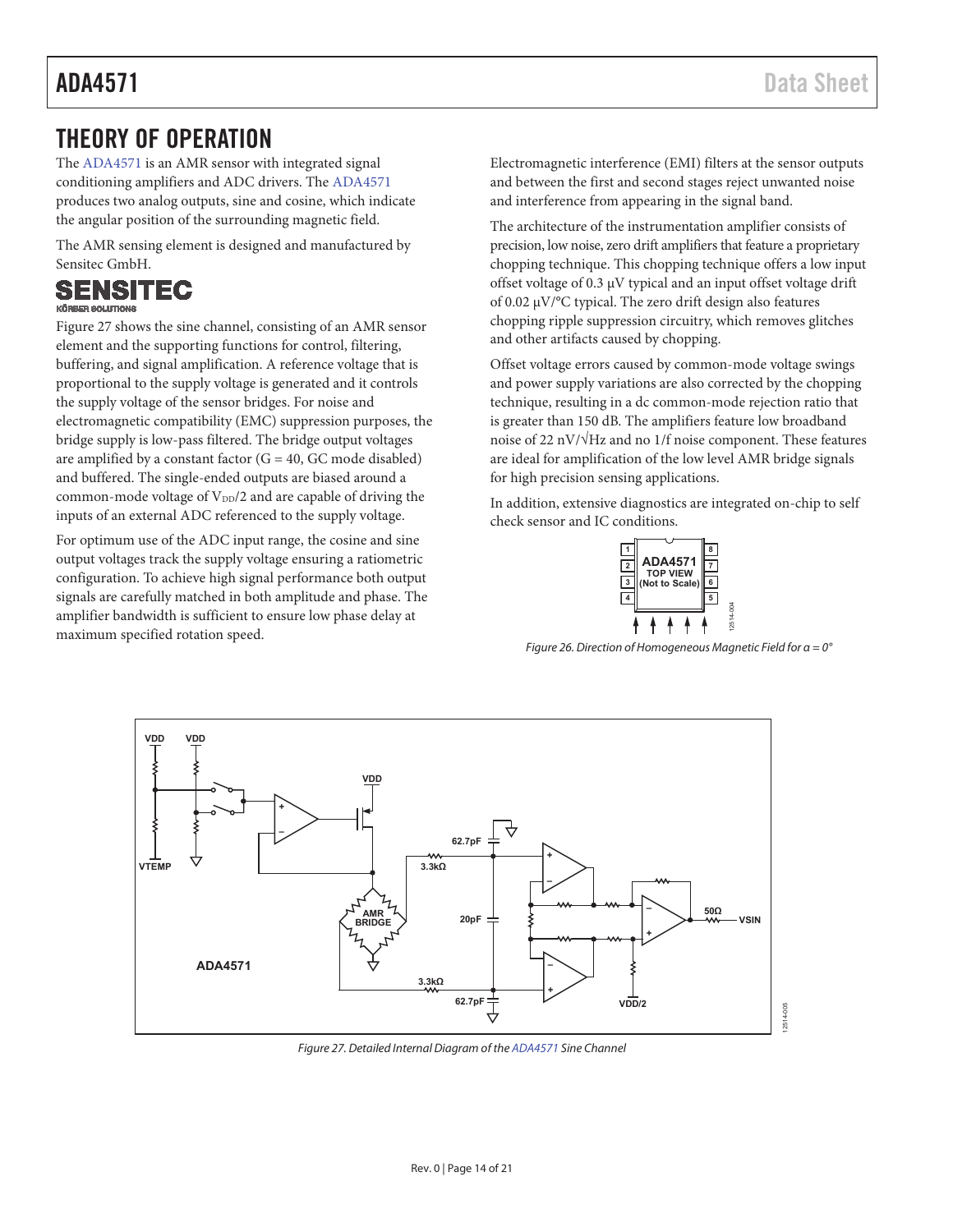

Figure 28. Typical Output Waveforms; Sine and Cosine vs. Magnetic Angle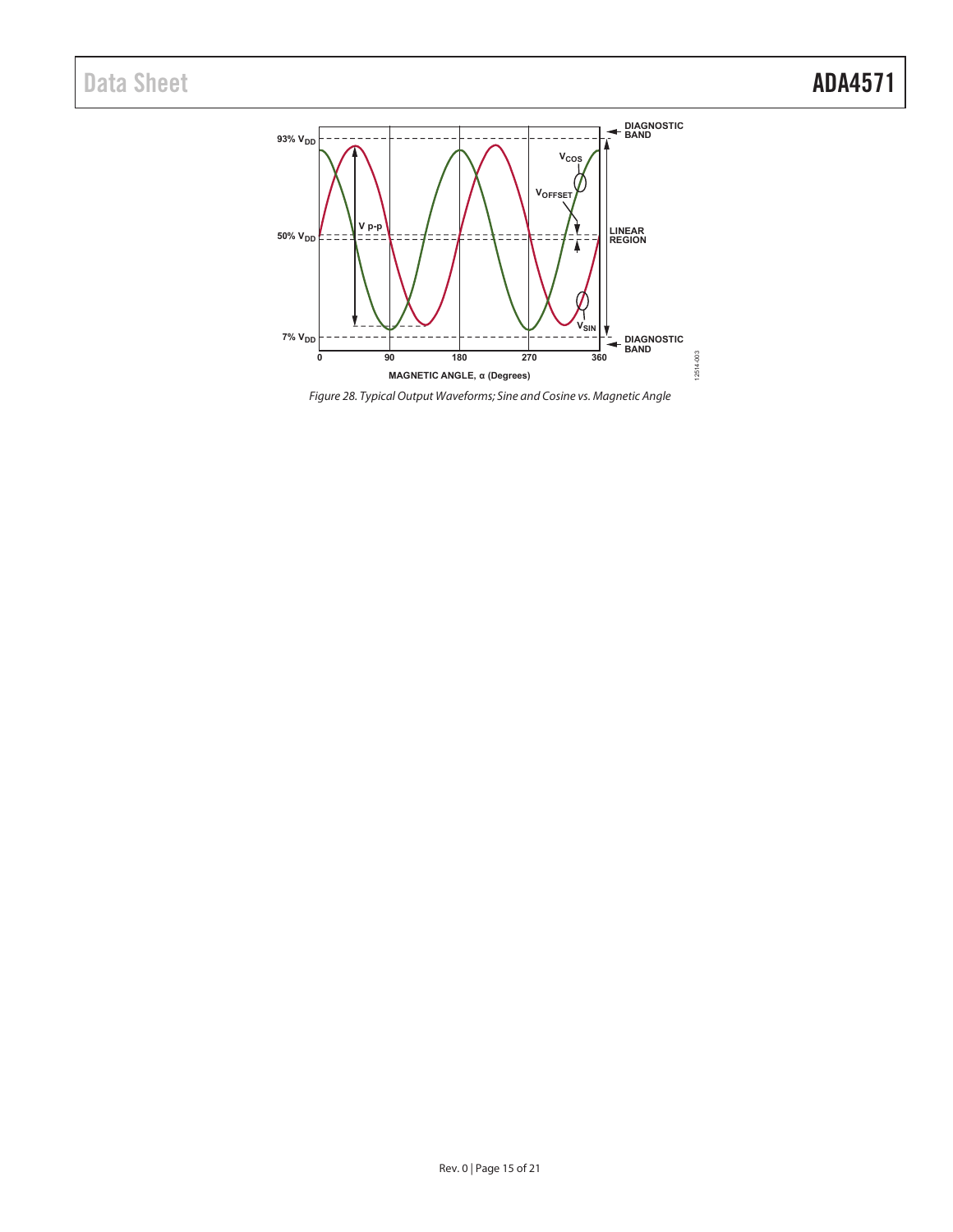# APPLICATIONS INFORMATION

The integrated AMR sensor is designed for applications with a separate processing IC or electronic control unit (ECU) containing an ADC with references connected to the supply voltage. With the ADC input resolution related to  $V_{DD}$  in the same way as the AMR sensor output, the system is inherently ratiometric and the signal dependency on supply voltage changes are minimized.

# **ANGLE CALCULATION**

To calculate angle from the output of the AMR device, use the trigonometric function arctangent2. The arctangent2 function is a standard arctangent function with additional quadrant information to extend the output from the magnetic angle range of −90° to +90° to the magnetic angle range of −180° to +180°. Because of the sensing range of AMR technology, this calculated magnetic angle repeats over each pole of the magnet. For a simple dipole magnet, the following equation reports absolute angle over 180° mechanical:

$$
= \frac{\arctan(\frac{V_{SN}}{V_{COS}})}{2}
$$

 $\alpha$ 

# **CONNECTION TO ECU**

Because of the limited driving capability of the ADA4571 output, minimize the length of printed circuit board (PCB) traces between the ADA4571 and other IC. Shielding of the signal lines is recommended. Match the load capacitors and resistors for best angular accuracy. Add bandwidth limitation filters related to the sampling frequency of the system in front of the ADC inputs to reduce noise bandwidth.

In Figure 29, the load resistors on VCOS and VSIN are representing the input load of the filter and the ADC. The processor may be used for arctan and offset calculations, offset storage, and additional calibration.

### **VTEMP Output Pin**

A proportional to absolute temperature circuit provides a voltage output at the VTEMP pin for temperature monitoring or temperature calibration purposes. The output voltage is ratiometric to the supply voltage enabling the interface with an ADC that uses the supply voltage to generate the reference voltage. This pin must be left open when not in use.

To achieve maximum accuracy from the VTEMP output voltage, perform an initial calibration at a known, controlled temperature. Then, use the following equation to extract temperature information:

$$
T_{VTEMP} = \frac{V_{TEMP}}{V_{DD}} \left( \frac{V_{CAL}}{V_{DD}} \right) - T_{CAL} \times T_{CO}
$$

where:

 $T_{VTEMP}$  is the calculated temperature ( $°C$ ) from the VTEMP output voltage.

 $V_{\text{TEMP}}$  is the VTEMP output voltage during operation. V<sub>DD</sub> is the supply voltage.

 $V_{CAL}$  is the VTEMP output voltage during calibration at a controlled temperature.

 $T_{CAL}$  is the controlled temperature during calibration.  $T_{CO}$  is the temperature coefficient of the internal circuit; see the Specifications section for the exact value.

### **Gain Control Mode**

Gain control (GC) enable mode can be activated by switching the GC pin to the VDD pin. In this mode, the AMR bridge sensor amplitude outputs are compensated to reduce temperature variation. This results in higher and controlled output voltage levels, boosting system dynamic range and easing the system design task. If the GC pin is left floating, a weak pull-up resistor ensures that the GC mode is enabled as a default condition. The GC mode can also be used as a sensor self diagnostic by comparing the sine and cosine amplitude outputs when enabled and disabled, such as radius check. In the event that the radius does not change, it indicates a gross failure in the IC.

#### **Power-Down Mode**

Power-down mode can be activated by switching the PD pin to the VDD pin. Within this mode, the device shuts down and its output pins are set to high impedance to avoid current consumption across the load resistors. The VTEMP output is connected to ground through a pull-down resistor. Power-down mode can be entered with  $GC = V_{DD}$  or  $GC = GND$ . An internal pull-down resistor ensures that the device remains active if the PD pin is left floating.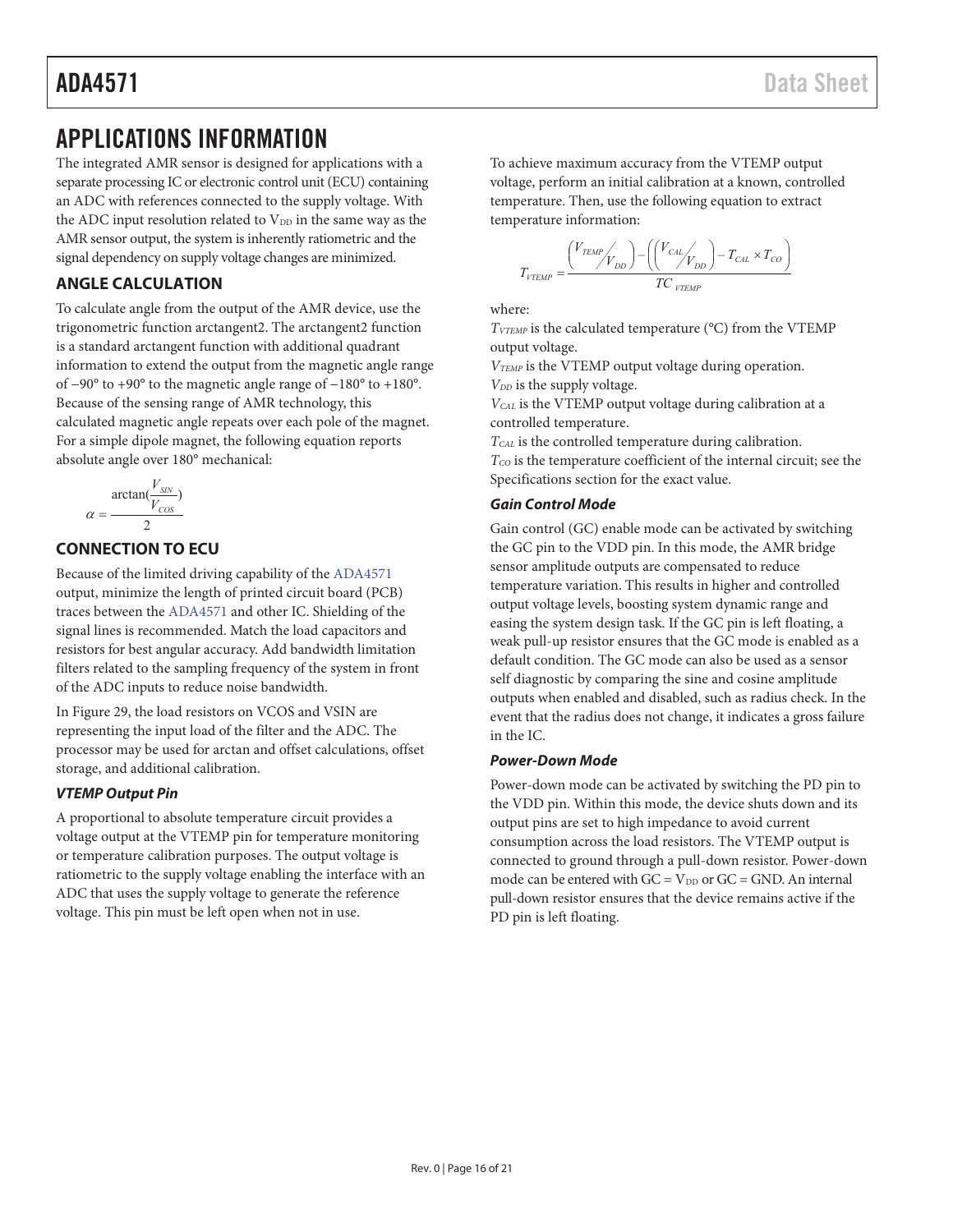

Figure 29. Typical Application Diagram with Separate Processor and Data Conversion

#### **Power Consumption**

Worst case quiescent power occurs when the supply current runs at its specified maximum of 7 mA and the ADA4571 is run at the maximum  $V_{DD}$  of 5.5 V, giving a worst case quiescent power of 38.5 mW.

The power consumption is dependent on  $V_{DD}$ , temperature, load resistance  $(R_L)$ , load capacitance  $(C_L)$ , and frequency of the rotating magnetic field. It is recommended to refer RL and CL to ground. The output voltages are protected against short circuit to the VDD pin or ground by current limitation within the given time duration. Placing the device 180° rotated into the socket may lead to damages if the supply current is not limited to 100 mA.

### **Offset of Signal Outputs**

The single-ended output signals are referenced to  $V_{DD}/2$ generated internally on-chip. Offsets originate from matching inaccuracies and other imperfections during the production process. For tight tolerances, it is required to match the external loads for VSIN and VCOS to each other. For ESD and EMC protection, the outputs contain a series resistance of 50 Ω. The influence of this series resistance is minimized with a large output load resistance.

#### **Signal Dependence on Air Gap Distance**

The IC measures the direction of the external magnetic field within its x-y plane. The result is widely independent of the field strength as long as it is above the specified minimum value of 25 kA/m. Within a homogeneous field in x-y direction, the result is independent of its placement in z direction (air gap). The nominal z distance of the internal x-y plane to the top surface of the plastic package is 0.400 mm.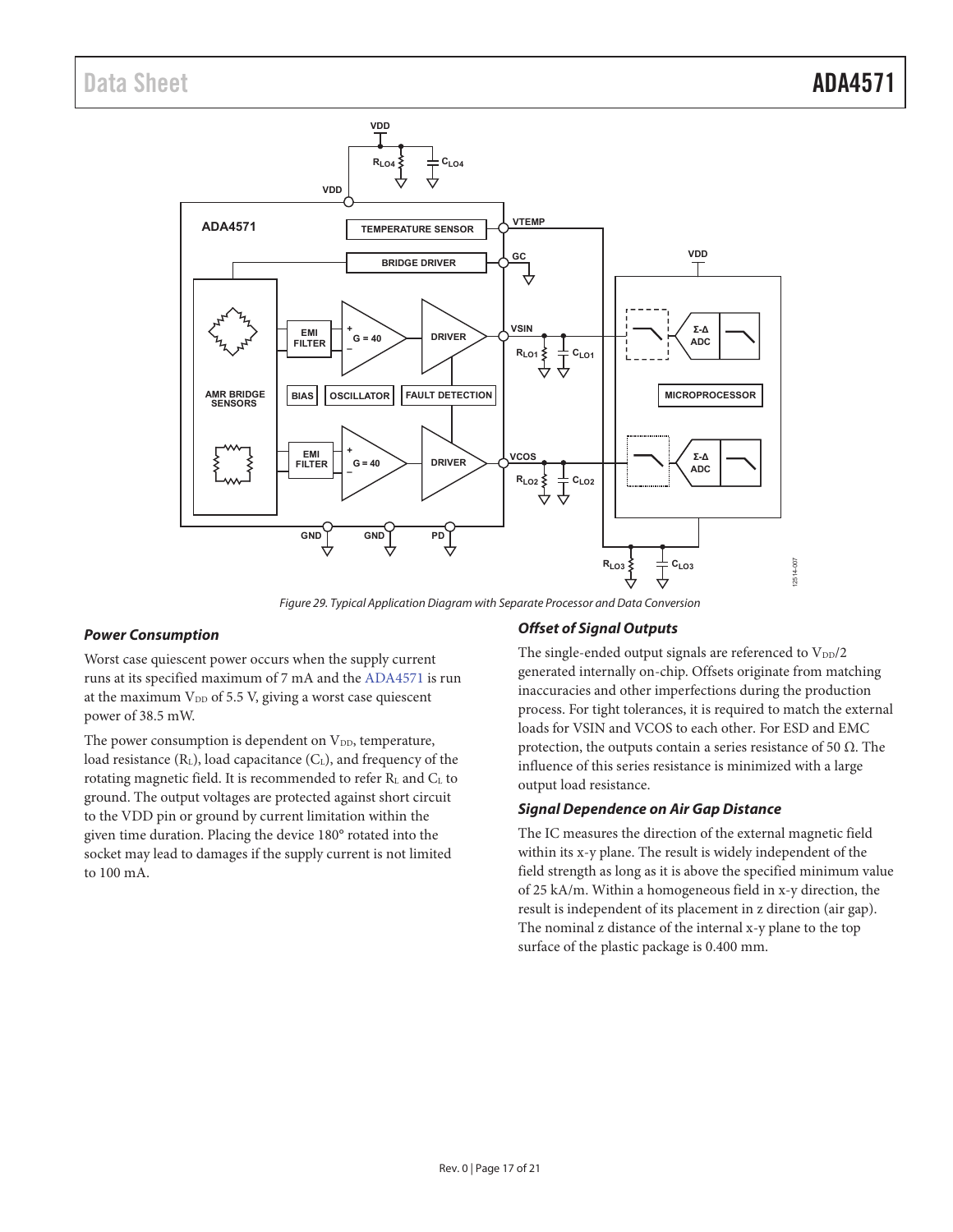#### **MECHANICAL TOLERANCES DIAGRAMS**



- 
- **NOTES AND METALLIMETERS.**<br>2. MAXIMUM SENSOR ROTATION.<br>2. MAXIMUM SENSOR ROTATION.<br>3. THIS DIMENSION AND TRUE POSITION SPECIFY THE LOCATION OF THE CENTER<br>3. THE SENSING ELEMENT WITH RESPECT TO THE CENTER OF THE PACKAGE.<br>TH
- 
- 
- 
- 
- 12514-034

Figure 30. Mechanical Drawing of the ADA4571



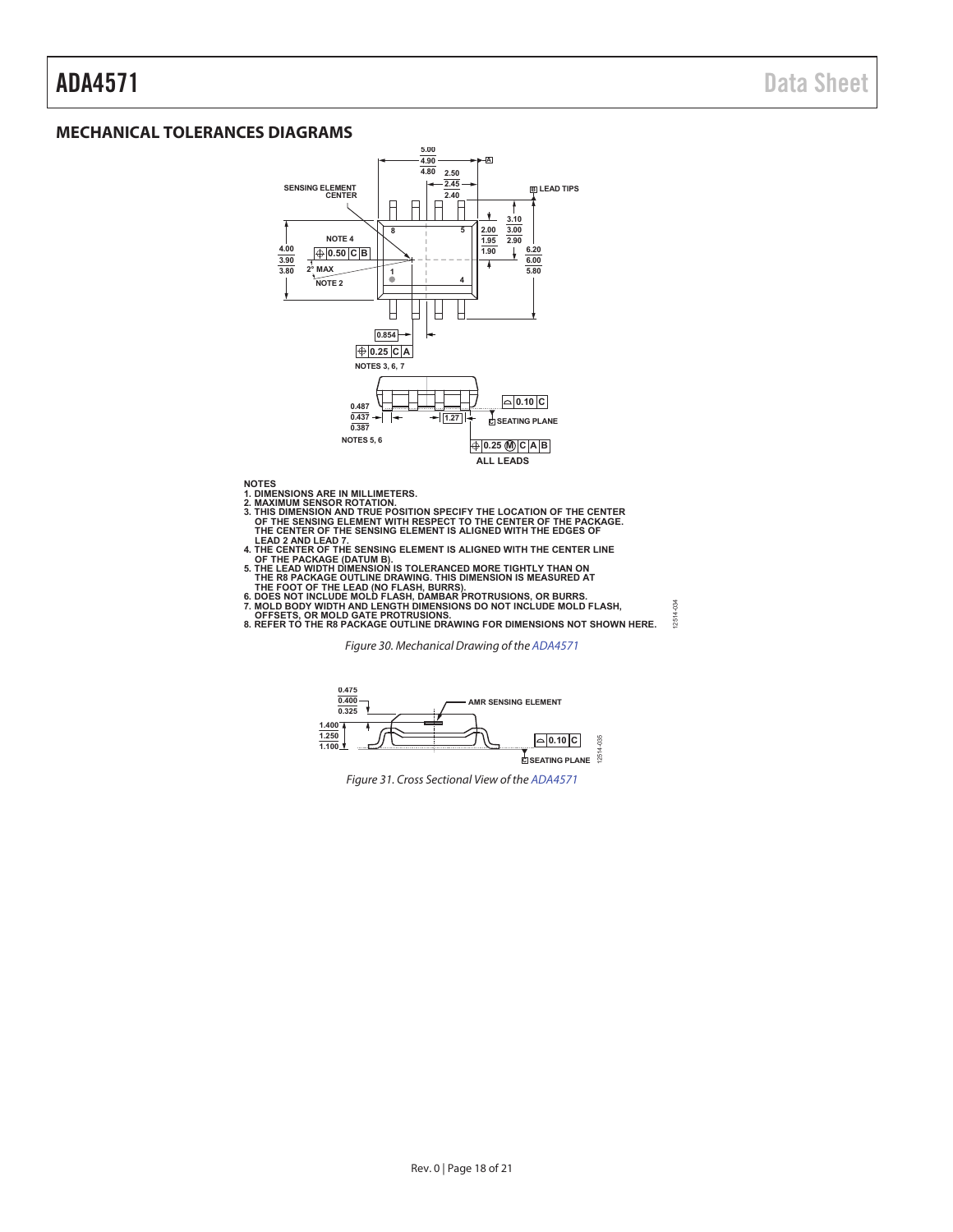## **DIAGNOSTICS**

#### **Radius Calculation**

The  $V_{\text{SIN}}$  and  $V_{\text{COS}}$  outputs can be used to calculate a radius value. These outputs have a fixed 90° phase relationship and therefore the calculated radius value remains in a predictable, predetermined range that varies with the temperature of the device independent of the current magnetic field direction. This radius,  $V_{RAD}$ , can be used to validate the  $V_{SIN}$  and  $V_{COS}$  readings in the ECU. When the calculated radius is no longer within the acceptable bounds, a fault may occur in the system. To calculate radius, use the following formula:

$$
V_{BAD}=\sqrt{(V_{SIN}-\frac{V_{DD}}{2})^2+(V_{COS}-\frac{V_{DD}}{2})^2}
$$

It is important to perform offset calibration before calculating the radius.

Figure 32 shows the allowable radius values when GC mode is enabled and Figure 33 shows the allowable radius values when GC mode is disabled. The maximum and minimum  $V_{\scriptscriptstyle RAD}$  values are calculated based on the allowable amplitude range for VSIN and  $V_{\cos}$ , over the entire operating temperature of the device as specified in the Specifications section. This range is represented by the shaded region in Figure 32 and Figure 33.

Typical VRAD values for −40°C, +25°C, +125°C, and +150°C are indicated as well.





Monitoring of the VTEMP pin can allow an even tighter range for radius length at the known temperature. See the Specifications section and the Typical Performance Characteristics section for exact values and output amplitude specifications at each temperature.

#### **Broken Bond Wire Detection**

The ADA4571 includes circuitry to detect broken bond wire conditions between the AMR sensor and the instrumentation amplifier. The detection circuitry consists of current sources and window comparators placed on the signal connections between the AMR sensor and the ASIC. The purpose of the current sources is to pull the signal node outside of the normal operating region in the event of an open bond wire between the AMR sensor and the ASIC. The purpose of the window comparators is to detect when the signal from the AMR sensor is outside of the normal operating region. When the comparators detect that the signal nodes are outside the normal operating region, the circuit pulls the VSIN and/or VCOS node to ground to indicate the fault to the host controller.

In addition to the active circuitry, there are applications recommendations, such as the utilization of pull-up and pulldown resistors, which detect broken bond wires by pulling nodes outside of the defined operating regions. A broken bond wire at VTEMP, VCOS, and VSIN interrupts the corresponding outputs. To ensure that the output enters into a known state if there is a broken bond wire on these pins, connect a 200 k $\Omega$ pull-down resistor at these pins. Pulling these nodes outside of the normal operating region signals a fault to the host controller.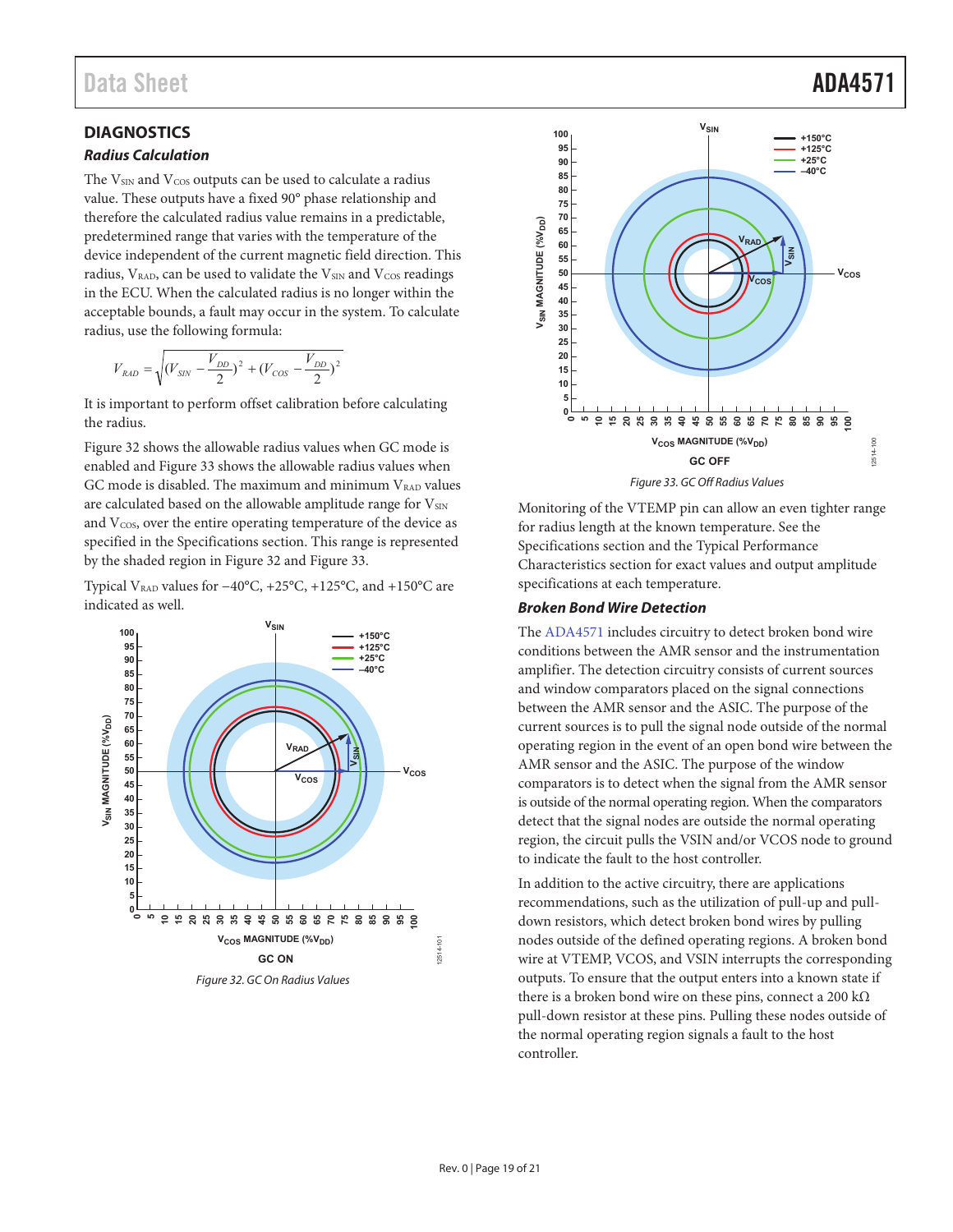### **Short-Circuit Condition to GND or VDD**

In the event of a short-circuit condition, the output voltages are pulled to the GND or VDD pin.

## **Short-Circuit Between Sine and Cosine Sensor Outputs**

In the event of a short-circuit between sensor outputs, the IC output voltages are tied to the output common-mode voltage. A gross angular error is detected in the microcontroller.



Figure 34. Output Span Classification During Short-Circuit Diagnostic Condition

#### **Table 7. Diagnostic Cases**

| <b>Fault Description</b>        | <b>Output Conditions</b>                       | Alert                               |
|---------------------------------|------------------------------------------------|-------------------------------------|
| Broken Bond Wire Between the    | Broken bond wire detection is activated; the   | Diagnostic region violation         |
| Internal MR Sensor and the ASIC | broken channel(s), VSIN or VCOS, are pulled to |                                     |
|                                 | ground                                         |                                     |
| Broken Bond Wire at the PD Pin  | Device remains functional                      | No alert                            |
| Broken Bond Wire at the GC Pin  | Gain control is activated                      | Possible change in output amplitude |
| Output Short-Circuit to GND     | Shorted channel is pulled to ground            | Diagnostic region violation         |
| Output Short-Circuit to VDD     | Shorted channel is pulled to VDD               | Diagnostic region violation         |